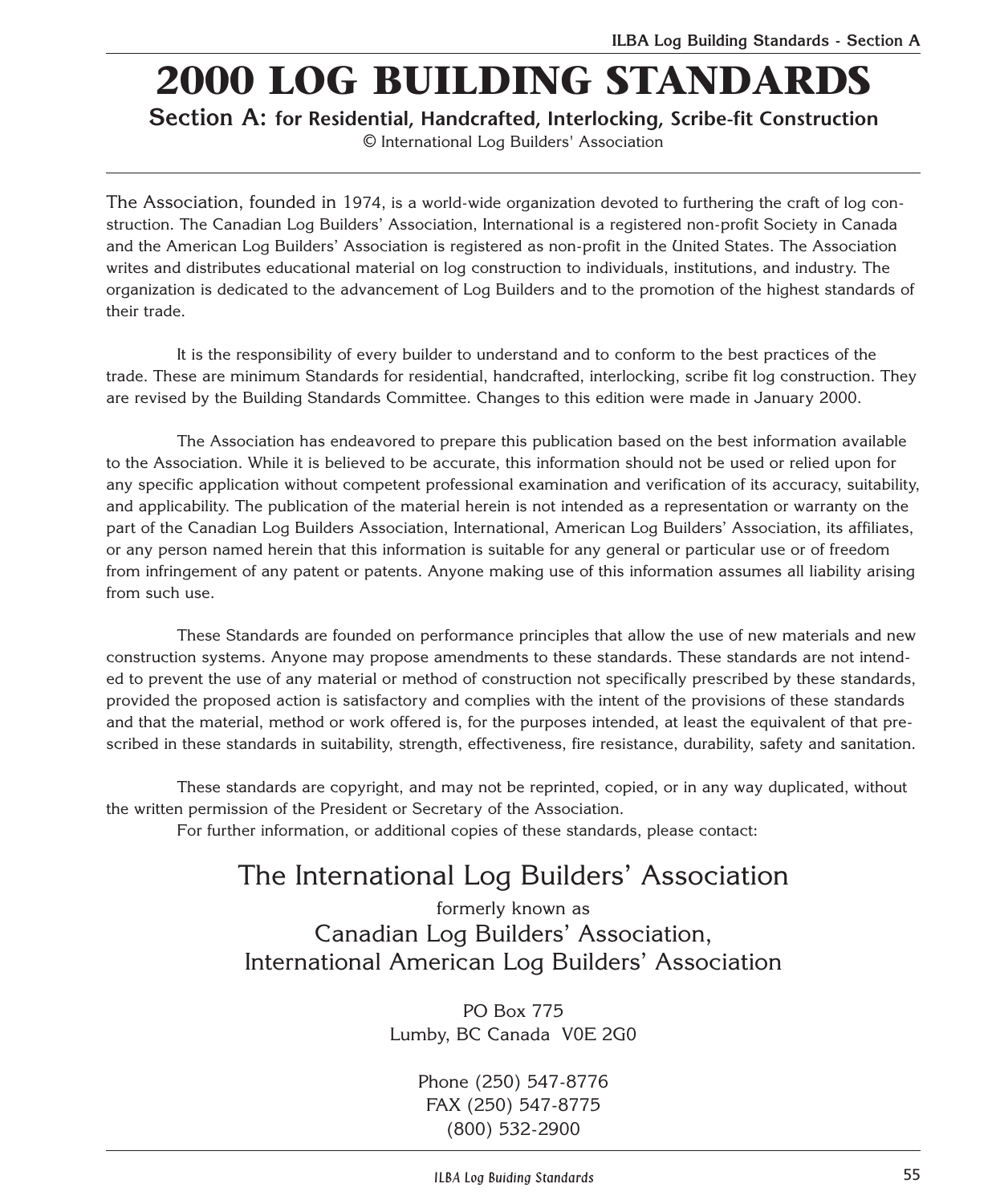#### **Preface**

- 1. In these Standards the word "shall" means mandatory, and the word "may" means discretionary.
- 2. The 2000 Log Building Standards are comprised of both the Standards and the Commentary.

#### **Section 1 FOUNDATIONS**

Shall conform to applicable building codes and accepted engineering practice.

#### **Section 2 LOG WALLS**

#### **2.A. Log Specifications**

- 2.A.1. The minimum diameter of wall logs shall be 20 centimeters (8 inches).
- 2.A.2. Green or dry logs may be used for construction.
- 2.A.3. Logs shall have all bark removed, and shall be of sound wood.

**Table 2.A**

|                 | <b>RIGHT HAND</b>        | <b>LEFT HAND</b>         |
|-----------------|--------------------------|--------------------------|
| STRAIGHT        | LESS THAN 1:20           | LESS THAN 1:30           |
| <b>MODERATE</b> | $1:20$ TO $1:10$         | 1:30 TO 1:20             |
| <b>SFVFRF</b>   | <b>GREATER THAN 1:10</b> | <b>GREATER THAN 1:20</b> |

#### 2.A.4. Spiral Grain:

The following restrictions apply to the use of green logs. (Refer to Table 2.A for definitions of spiral grain categories):

a. Left-hand severe spiral logs shall be used as wall logs only as cut-in-half sill logs. However, left-hand severe spiral logs may be used as a whole-sill log if all four of the conditions listed below are met.

b. Left-hand moderate spiral logs shall be used only in the lowest one-third (1/3) of the vertical height of a wall. However, left-hand moderate spiral logs may be used in the lowest one-half (1/2) of the vertical height of a wall if all four of the conditions listed below are met.

c. Right-hand severe spiral logs shall be used only in the lowest one-quarter  $(1/4)$  of the vertical height of a wall. However, right-hand severe spiral logs may be used in the lowest one-third (1/3) of the vertical height of a wall if all four of the conditions listed below are met:

Conditions:

1) the log has two or more corner notches, and

2) the log is not spliced, and

## **STANDARDS COMMENTARY**

#### **Section 1 FOUNDATIONS**

Like all buildings the foundation of a log building must be of sufficient design to support safely the loads imposed as determined from the character of the soil. In addition to the loads imposed by gravity, the foundation is important in connecting the building to the ground as it resists wind or seismic forces and accelerations. Therefore the connection between the building and the foundation must also be capable of resisting the sliding, uplift and overturning associated with local wind and seismic conditions.

### **Section 2 LOG WALLS**

#### **2.A. Log Specifications**

- 2.A.1. Logs smaller than 20 centimeters (8 inches) in diameter are unsuited to residential construction.
- 2.A.2. For the purposes of this Standard, "dry" means moisture content equal to or less than 19%, and "green" means moisture content greater than 19%. Dry and green logs have different requirements for preventing sapstain, and have different shrinkage and structural properties that must be appropriately accounted for in design and construction.
- 2.A.3. Leaving the bark on logs promotes insect attack and makes scribe-fitting difficult. Eventually, the bark will fall off by itself, though by that time the wood has usually been degraded by fungus or insects, or both.
- 2.A.4. Spiral grain is the condition in which the alignment of wood fibers is at an oblique angle to the long axis of the log. Spiral grain is expressed as the slope of the direction of fiber alignment to the length of the log—this slope is shown in Figure 2.A.

To determine fiber alignment, examine the log for surface checks caused by drying—surface checks are parallel to fiber alignment. Another option is to use a sharply pointed timber-scribe instrument designed for detecting spiral grain.

To determine whether a log has left-hand or right-hand spiral grain, place your right hand on the log, fingers pointing down the length of the log. You can stand at either end of the log. If the grain spirals around the trunk like a barber pole in the direction your thumb is pointing, then the tree has left-hand spiral grain. If the grain spirals in the direction your little finger is pointing, then the tree has righthand spiral grain.

Scientific studies have shown that left-hand spiral grain logs undergo more severe distortions during drying than right-hand spiral grain logs, and this is one reason why greater restrictions are placed on the use of left-hand spiral logs (Table 2.A). Also, left-hand spiral grain logs are considerably weaker in bending and deflect more than straight-grain or right-hand spiral grain logs, though this is more critical in using logs as structural elements (joists, rafters, and timber members for example), than as wall logs.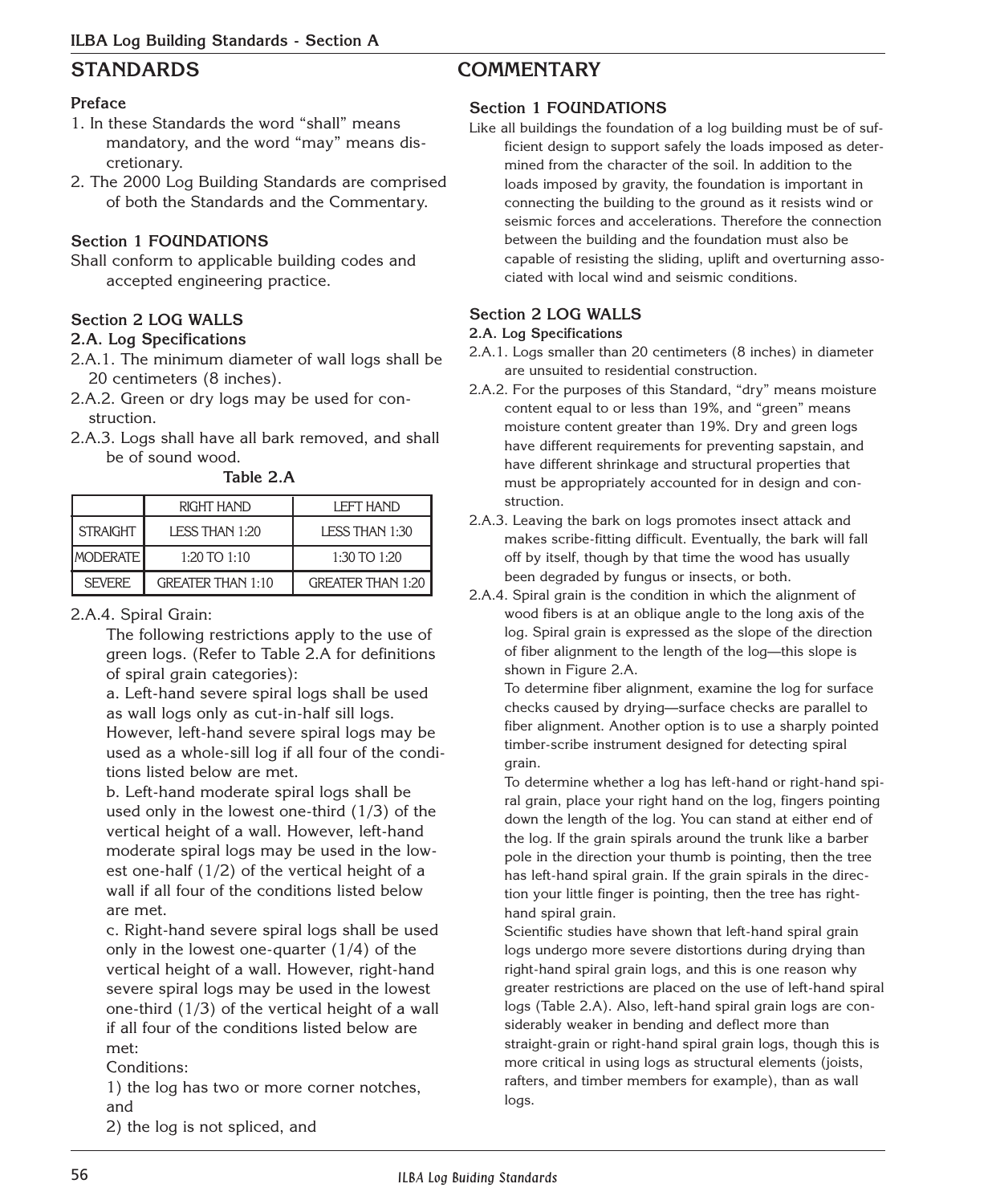3) no more than two-thirds (2/3) of the log's diameter is cut or removed at any opening, and

4) if any portion of this log extends beyond a notch in a wall, then the length of this extension is not more than 4'-0", measured from the center of the closest notch to the end cut of this log.

d. Right-hand moderate spiral grain logs may be used as a wall log at any location in the building, except shall not be used in the top round of logs.

e. Straight grain logs may be used in any location.

f. The top round of logs shall be straight grain only; see also Section 2.I.4.





**Figure 2.A**

### **2.B. Log Walls**

Shall be constructed of logs laid in horizontal courses, scribe-fit one to another, with interlocking notches at the corners.

#### **2.C. Sill Logs**

- 2.C.1. Shall be not less than 20 centimeters (8 inches) in diameter.
- 2.C.2. Shall be flattened on their bottom side for their entire bearing length to a width of not less than 10.2 centimeters (4 inches).
- 2.C.3. Shall not be in direct contact with masonry.
- 2.C.4. Shall be set on a vapor, weather, and air barrier.
- 2.C.5. Shall have a drip cut or flashing that directs water away from the underside of the sill log.
- 2.C.6. Shall be anchored to resist applicable wind and seismic loads.
- 2.C.7. Shall be a minimum of 30.5 centimeters (12 inches) above grade

#### **2.D. Long Grooves**

2.D.1. Logs in walls shall have a continuous scribe-fit long groove along the length of each log. A long groove is required wherever a log wall separates unheated from heated space, or heated space from the exterior of the building.

## **STANDARDS COMMENTARY**

Section 2.A.4 describes the ways builders can help hold spiral logs in place in the walls. Logs that are more likely to twist are used lower in the wall, where there is more weight on them. For spiral types (a), (b), and (c) the standards can be relaxed somewhat if you use four additional methods to restrict twisting. A log that has at least two full notches is more likely to stay put than a log with one notch (condition #1). A full notch is more stabilizing than a splice notch (condition #2). A spiral log with a window sill cut-out is more likely to behave like it is one piece if no more than two-thirds of a log's diameter is removed (condition #3). And, when a wall log extends beyond a notch more than 4' to a door or window opening, this portion of the log is more likely to twist (condition #4).

**These tables refer to green logs, slope of grain will change as logs dry.**

#### **2.B. Log Walls**

These Standards do not apply to walls constructed of vertical logs, logs that are not fully scribe-fit to one another, Piece en Piece, or to manufactured log home kits. For more on notches see Section 4.

#### **2.C. Sill Logs**

- Sill Logs are the bottom logs of the building, the first logs above the foundation in each wall.
- 2.C.1. See also the log specifications in Section 2.A.
- 2.C.2. A continuous sawn flat provides bearing area and stability for sill logs.
- 2.C.3. Untreated wood should not be in direct contact with masonry because of the likelihood of decay.
- 2.C.4. Caulks, sealants and gaskets can provide vapor, air and water barriers.
- 2.C.5. To avoid decay, it is important that rainwater be directed away from under the sill logs.
- 2.C.6. The amount and kind of anchoring depends upon local conditions and codes. In areas of extreme wind and seismic load conditions, continuous through-bolting the full height of the log wall to the foundation can be an effective technique.
- 2.C.7. Sill logs can be prone to decay if they are too close to grade and rainwater and soil splashes on them.

#### **2.D. Long Grooves.**

- Also known as "lateral," "lateral groove," "cope," "Swedish cope," and "long notch." The long groove is a notch cut into a log to fit two logs together along their length between intersecting corner notches.
- 2.D.1. The long groove must be continuous between notches or openings, such as for doors. Other styles of log construction do not have a long groove, or have a groove that is not continuous—the gaps between logs are then filled with a chinking material. Scribe-fit logwork, in contrast, has a continuous long groove, and no chinking is required because there are no gaps to fill. The interior edges of the long groove are often sealed with a gasket material, and its interior is commonly insulated.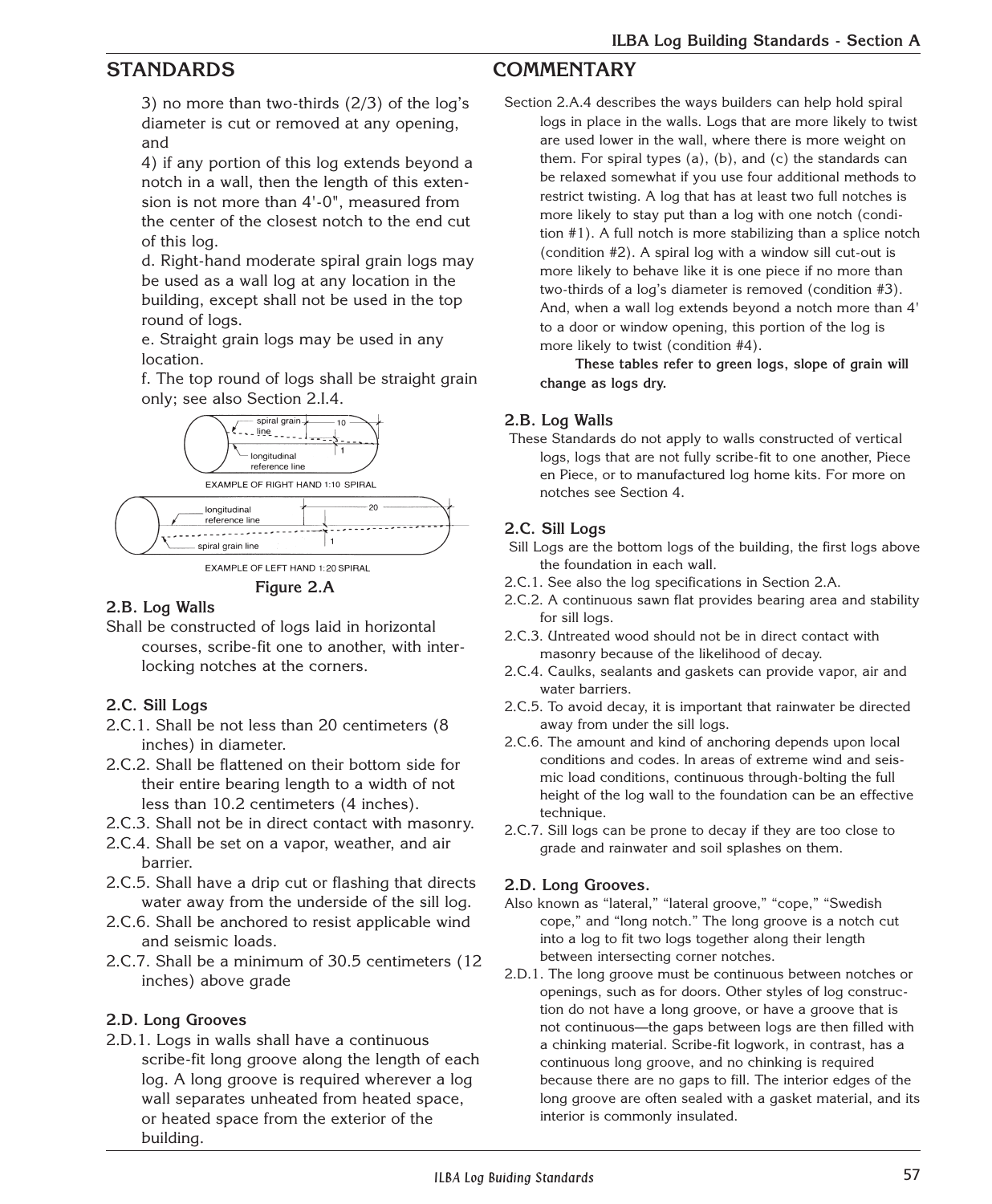

**Figure 2.D**

- 2.D.2. Long grooves shall be self-draining or shall have gaskets, and in all cases shall restrict water, air, and insect infiltration.
- 2.D.3. The minimum width of the long groove shall be 6.3 centimeters (2.5 inches) and this minimum width shall extend for no more than 30.5 centimeters (12 inches) in continuous length. At all times, however, the long groove shall conceal and protect through-bolts, pins, dowels, kerfs, electrical holes, and the like, and shall be wide enough to restrict weather and insect infiltration.
- 2.D.4. The maximum width of the long groove shall be three-eighths (3/8) of the log diameter at each point along the log. In cases of extremely irregular log contours the width may be increased to one-half (1/2) of the log diameter, but this increased allowance shall extend for no more than 46 centimeters (18 inches) in continuous length.
- 2.D.5. The long groove may have the following cross-sectional profiles: rectangular, shallow cove, "W" shaped, or double-scribed.
- 2.D.6. The depth to which the groove is cut shall be no more than one-quarter  $(1/4)$  the diameter of the log (see also Section 2.J.2).

### **2.E. Log Extensions**

- 2.E.1. The maximum length of log extensions shall be based on weather protection criteria described in Section 7.D.
- 2.E.2. The minimum length of log extensions shall be 23 centimeters (9 inches) measured from the edge of the notch to the end of the log overhang. This standard applies to both interior and exterior log extensions. Dovetail corner notches are exempt from this requirement.
- 2.E.3. Exterior log extensions shall not have a tight fit to the log extensions below. See Figure 3.B.3

## **STANDARDS COMMENTARY**

- 2.D.2. Some profiles are not self-draining, that is they could trap water, and so promote decay. Such long grooves shall have gaskets to restrict water from getting into the groove. Being visibly tight is not sufficient to restrict air or water infiltration.
- 2.D.3. Narrow long grooves are difficult to seal from the weather. The groove must always be wide enough to restrict weather infiltration into kerfs, electrical holes, and the like.
- 2.D.4. Wide long grooves remove so much wood that the log is unduly weakened and may check only on the bottom of the log, which is not desired. (See also Section 2.J.)
- 2.D.5. There are many shapes, or cross-sectional profiles, for long grooves. Figure 2.D. illustrates some of these. Desired traits are: sharp and strong edges along the scribe line; a reasonable minimum amount of wood removed from the groove so that the groove touches the log below only along its scribed edges with no internal "hang-ups;" and a reasonable assurance that the log will check on its top (that is, in the kerf) as it dries. (See Section 2.J for more on kerfs.)
- 2.D.6. Deep long grooves are not necessary, and can weaken a log. Note that at least one-half of the diameter of the log must remain intact after both the kerf and long groove are cut (Section 2.J.2).

### **2.E. Log Extensions**

Also known as "flyways" or "log overhangs," are the short part of the log that extends past a notched corner.

- 2.E.1. Overly long log extensions can be prone to decay unless adequately protected by roof overhangs or other means.
- 2.E.2. Overly short log extensions can be prone to having wood split off, severely weakening the notch and the corner. Interior log extensions are those that project inside a building, and exterior log extensions extend towards the outside of a building. The stability of a dovetail corner does not depend upon log extensions, and is not susceptible to having wood split off, and so is exempt from any minimum length requirement.
- 2.E.3. The end-grain of exterior log extensions can take on moisture seasonally, shrinking or swelling more than the rest of the log. If the long grooves of extensions fit tightly, then during periods of high moisture the tight fit of the long grooves along the rest of the log could be compromised. This has, in fact, been observed—tight long grooves in the log extensions and gaps in the grooves everywhere else.

Since log extensions are not kerfed (Section 2.J.7), it is probable that log extensions will check on their bottoms—from their long grooves towards the center of the log. When logs check in this location, internal hang-ups are common. To avoid this, the grooves of exterior log extensions should have enough wood removed to avoid hang-ups after checking and slumping. See Figure 3.B.3.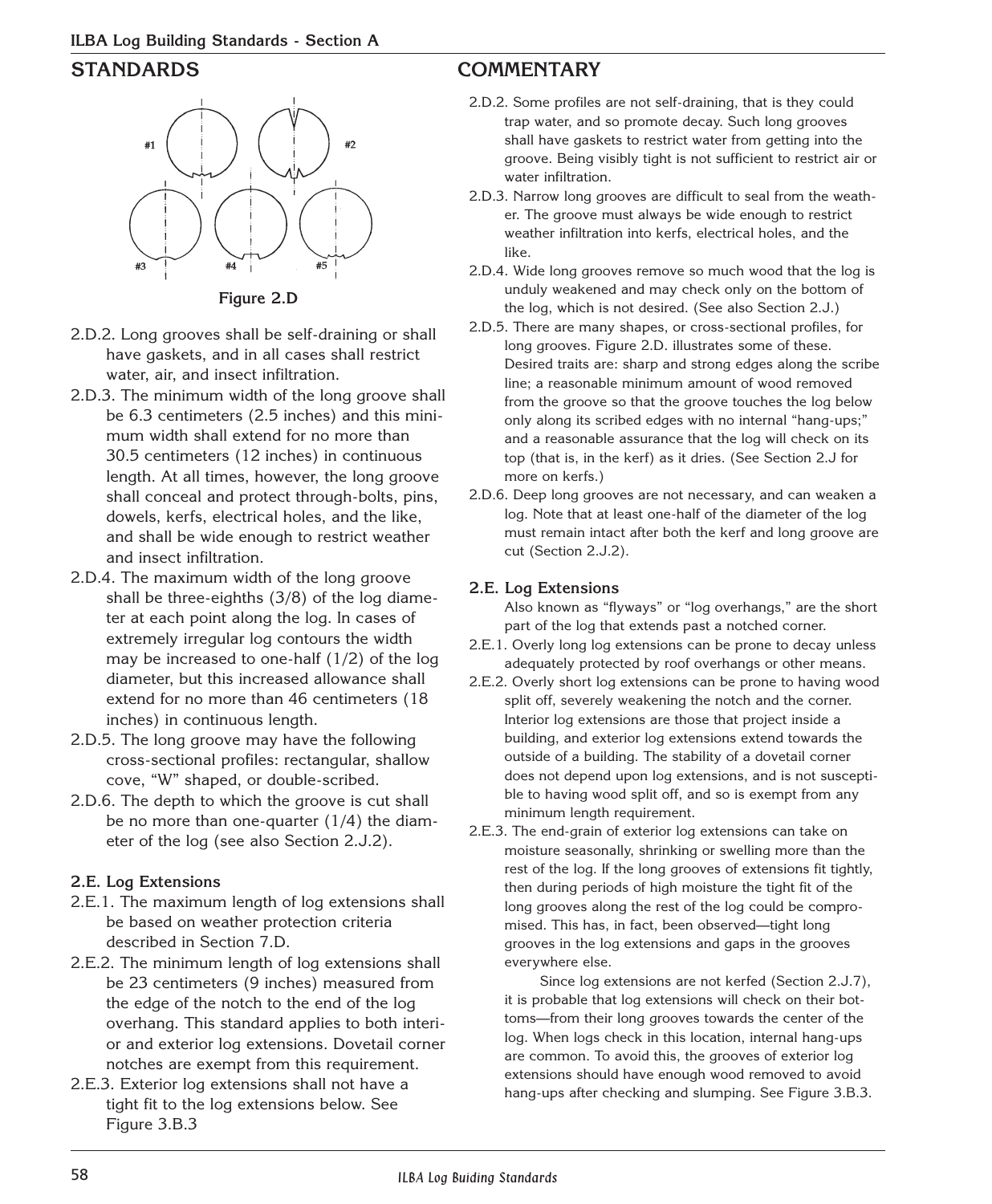2.E.4. Where a log extension acts as a support for a structural member this extension and the structurally supporting logs below shall be exempt from the requirement in 2.E.3 (see also Section 7.J).

## **2.F. Distance Between Corners**

- 2.F.1. When using logs with a diameter less than 30.5 centimeters (12 inches) the distance between intersecting log walls with corner notches shall be no more than 7.3 meters (24 feet). When using logs with a minimum diameter of 30.5 centimeters (12 inches) the distance between corner notches shall be no more than 9.75 meters (32 feet). Log walls with spans in excess of these distances shall have reinforcement such as wood keys, dowels, smooth-shaft steel, through-bolts, lag screws, steel bar, or log stub-walls. All such reinforcement shall allow for settling (see Section 6).
- 2.F.2. Log walls with openings cut for doors, windows and passageways may require additional bracing. The loads on a log wall, and the openings cut into a log wall, will affect its structural performance and may require structural analysis.

## **2.G. Joining Logs Lengthwise**

- 2.G.1. Spliced logs shall be secured to each other with bolts or other fasteners, and to adjoining courses of logs above and below with steel pins, wooden dowels, lag bolts or throughbolts in a manner that preserves the structural integrity of the wall.
- 2.G.2. When more than half of the logs in a corner are spliced, then engineering analysis shall be required.
- 2.G.3. The notch and long-groove shall at all times completely hide a splice and its fasteners, and help protect splices against weather and insect infiltration.

## **2.H. Header Logs**

2.H.1. A header log shall have no more than half of its vertical height removed at the location of openings, unless it is covered by at least one more log. In all cases, the header log shall be adequate for structural requirements.



## **STANDARDS COMMENTARY**

2.E.4 Where roof overhangs, outriggers, or balconies are supported by log extensions, it may be necessary to have two, or even three, log extensions fit tightly so as to gain the structural strength needed to support the cantilevered load put on these logs.

## **2.F. Distance Between Corners**

- 2.F.1. Log walls gain lateral stability from corner notches at stub walls and intersecting log walls, and this is the reason for limiting the distance between notched corners. Larger logs are more stable laterally than small logs and so are allowed a longer maximum distance between notches.
- 2.F.2. Openings cut into a log wall, especially numerous, tall, or wide openings reduce the lateral stability of the wall. Some stability is gained by door and window framing (see Section 5), but in most cases other steps must be taken to stabilize the wall, especially when the wall is supporting the load of floors or roofs.

## **2.G. Joining Logs Lengthwise**

- 2.G.1. Some walls are too long to be spanned with single logs, and so logs are joined end-to-end. Better design may be to step a long wall in or out to add corner notches and allow the use of wall-length logs, thereby eliminating end-to-end splices. End-to-end butt splicing of wall logs is an acceptable practice, however, so long as steps are taken to maintain the strength and stability of the walls and corners, and the spliced joint is completely covered from view.
- 2.G.3. The completed wall must appear to be made of only continuous, full-length logs. No exposed splices or joints are allowed. All joints and splices must be completely covered by corner notches or stub-wall notches.

## **2.H. Header Logs**

Header Logs are logs at the head, or top, of window and door openings in log walls.

2.H.1. A header log has a level, sawn cut facing the opening. These cuts should not remove more than half the vertical diameter of the header log at this point unless the strength of the wall is sufficient to support the roof and floor loads placed upon it.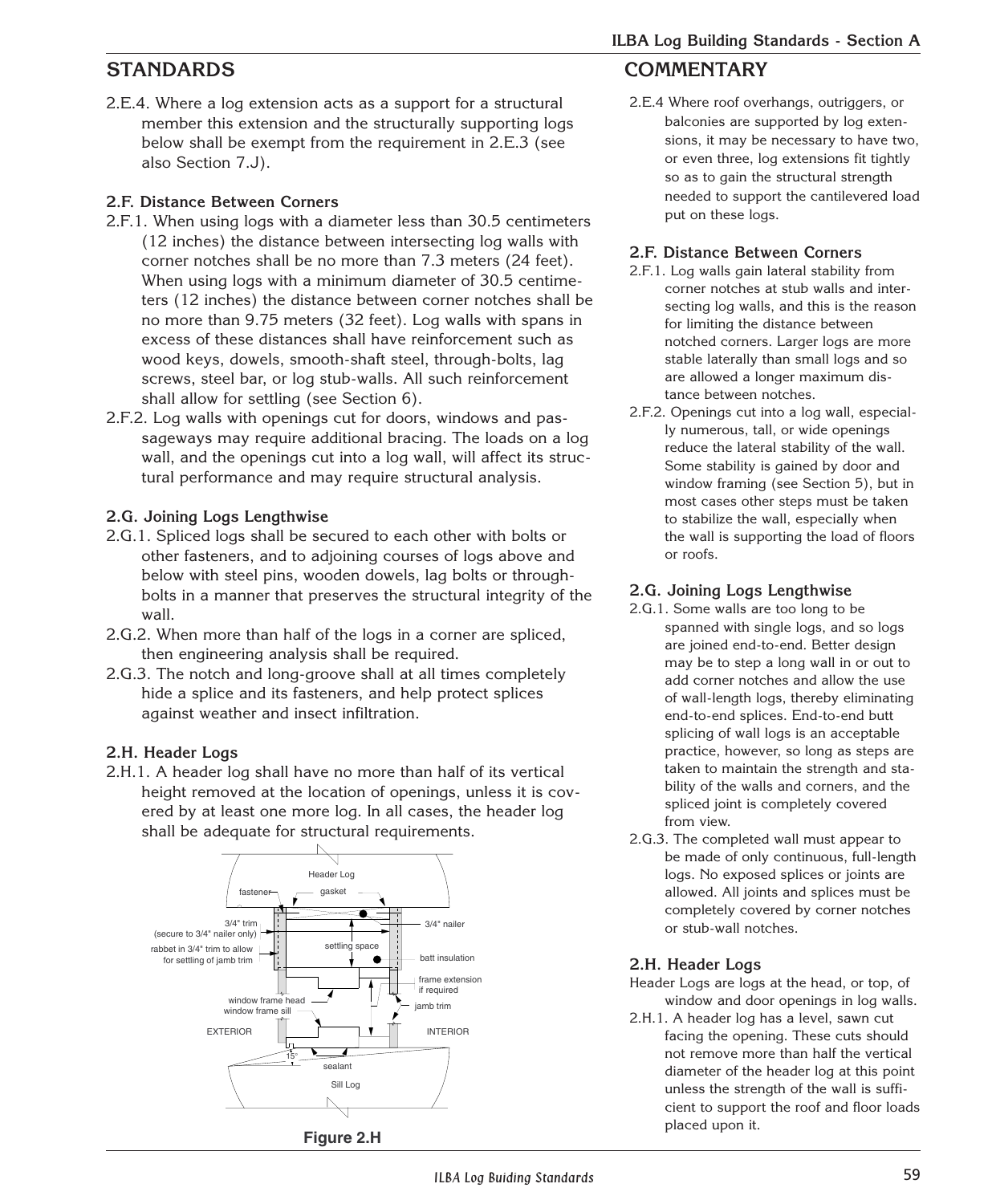2.H.2. Openings in header logs shall be cut so as to completely cover door and window head jambs and exterior trim in order to restrict water infiltration.

### **2.I. Plate Logs**

- 2.I.1. Wall plate logs shall be notched, drifted, pegged, lag-bolted or through-bolted to the log below to prevent movement caused by drying stress and roof thrust. Wall plate logs shall be attached with lag or through-bolts to one or more rounds of logs below the plate log so as to resist the uplift forces associated with local wind and seismic conditions.
- 2.I.2. Where conventional framing meets a plate log this intersection shall have an expandable gasket to accommodate anticipated shrinkage of the log plate and to restrict weather and insect infiltration.
- 2.I.3. The ceiling vapor retarder, where required by local code, shall be permanently sealed to the plate log with caulk or sealant.
- 2.I.4. Plate logs shall be straight grained wood (see Section 2.A.4.f).

### **2.J. Kerfing**

- 2.J.1. When building with green logs, a longitudinal kerf shall be cut on the top of each wall log.
- 2.J.2. The depth of the kerf shall be at least one-quarter (1/4) of the diameter of the log, and shall be no deeper than onehalf (1/2) the diameter. In no case shall more than one-half (1/2) the diameter of the log be removed by the kerf and long groove combined.
- 2.J.3. Kerfs shall at all times be protected from weather by being fully covered by the long groove of the log above, or by a notch.
- 2.J.4. The kerf shall be continuous, or shall start 15 centimeters (6 inches) from the edge of all notches, and shall be continuous between the notches, except that kerfs need not extend into openings in log walls, or at the ends of log extensions, where they would be seen.

## **STANDARDS COMMENTARY**

2.H.2. Figure 2.H.1 illustrates one way to install settling boards and avoid water infiltration.

#### **2.I. Plate Logs**

Plate Logs are the top logs on each wall. The roof framing rests on the plate logs.

- 2.I.1. Wall plate logs are prone to twisting and shifting and need extra steps to keep them in place. Square notches and lock notches can provide restraint, as can any number of methods using bolts, threaded rod, and pegs. The number, type, size and spacing of mechanical fasteners used for this purpose must be determined by accepted engineering practice. Continuous gable end plate logs are very effective at resisting roof thrust, and so are recommended when it is necessary to counteract these forces. When continuous gable end plate logs are not used, or are not used in a manner that will resist roof thrust, this force must be restrained or eliminated by other methods. Roof uplift caused by wind, for example, can be counteracted by locking together the top rounds of each wall. Smooth pins such as dowels, smooth shaft steel, and wooden pegs are not sufficient for preventing uplift, and this is why lag bolts and through-bolts are specifically mentioned.
- 2.I.2-3. A recent study of Minnesota log homes found the intersection of roof framing and the plate log to be the source of considerable air infiltration. Special steps are required to make this area weathertight. Permanently sealing the vapor barrier to the plate log is an accepted method of reducing air infiltration and retarding the migration of water vapor. Stapling the vapor retarder to the plate log is, by itself, not sufficient.

#### **2.J. Kerfing**

2.J.1. The kerf is usually, though not always, a cut made with a chainsaw. Logs are known to check, or crack, in those places where wood has been removed closest to the pith, (or the center) of the log. Kerfing is therefore an effective way to control the location of checks as green logs dry.

Because dry logs already have seasoning checks, kerfing usually will not change the location of checks, and therefore kerfing is not required for dry logs.

2.J.2. The kerf must be deep enough to promote checking. Note that even those long groove profiles that do not require kerfing (like the double-cut) are nevertheless required to be the depth of at least onequarter of the diameter of the log at every point along the top of the log. (See also Section 2.D.5.)

After a log has both the kerf and the long groove cut, there must still be at least one-half of the diameter of the log remaining un-cut. Removing more than half the diameter of the log for kerf and groove combined would weaken the log, and so should be avoided. The amount of wood removed by the kerf (or special long groove profile) must be between 1/4 and 1/2 of the log diameter (Section

2.D.6). When the kerf is 1/4 of the diameter of the log deep, then the groove must be no more than 1/4 of the log diameter deep (1/4 plus 1/4 equals 1/2). When the kerf is 1/3 of the log diameter deep, then the groove must be no more than 1/6 of the log diameter deep (1/6 plus 1/3 equals 1/2).

2.J.3. Because kerfs are not self-draining, that is, they can catch rainwater and hold it, kerfs must always be protected by being fully covered by the groove of the log above or by a notch (also see Section 2.D.3). In practical terms, this means that kerfs are never visible in a completed wall.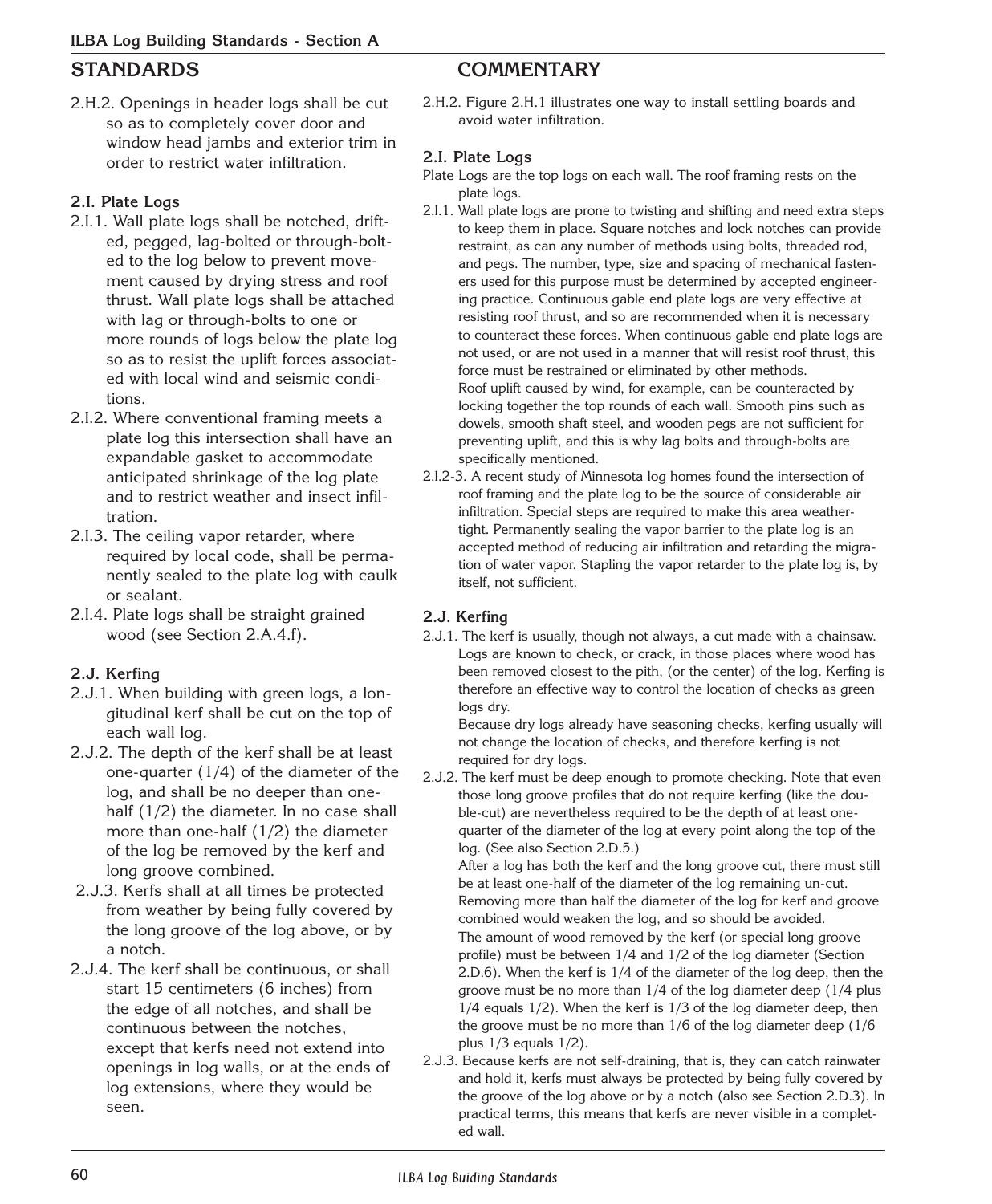- 2.J.5. No kerf shall be required when the long-groove profile encourages checking on the top of wall logs as in Figure 2.D #2, as long as the groove and kerf along the top of the log is at least 1/4 of the diameter of the log.
- 2.J.6. No kerf shall be required on the top of the half-log sill logs.
- 2.J.7. No kerf shall be cut in exterior log extensions.

### **2.K. Log Wall-Frame Wall Intersections**

2.K.1. Log walls shall be cut as little as necessary when joined to non-log partition walls.



## **FIGURE 2.K.1**

2.K.2. Where wood is removed at the intersection of a log wall and frame wall, the log wall shall have 55% or more of its cross-sectional area remain intact and uncut. See Figure 2.K.2 below.



## **STANDARDS COMMENTARY**

- 2.J.4. The kerf should run the full length of the top of every log, either stopping before reaching a notch or continuing through a notch. In the case of openings or passageways cut in log walls that are not covered by jambs or doors, the kerf would be unsightly and in these areas the kerf need not extend all the way to the opening.
- 2.J.5. Some long-groove profiles encourage checking without kerfing. For example, the long-groove known as double-cut or double-scribed (see Section 2.D.5), removes a "V" shaped section from the top of every log. Long-groove profiles that promote checking on top of wall logs do not require a kerf, but they still must comply with Section 2.J.2.
- 2.J.6. Half-logs do not usually check, and so do not require a kerf.
- 2.J.7. No kerf should be cut on any log extensions outside the building because this upward-facing cut could catch and hold moisture from rain and promote decay. The long grooves of exterior log extensions shall not be tight-fitting (Section 2.E.3), and so do not protect the kerf from water, and this is why log extensions should not be kerfed.

#### **2.K. Log Wall-Frame Wall Intersections.**

It is common for some interior, nonbearing partition walls to be conventionally framed with studs. This section describes how stud walls and other non-log walls should be attached to logs walls.

- 2.K.1. It is common for a plumb groove, dado, or rabbet to be cut in the log wall and the first stud of the frame wall to be attached to the log wall in this groove. One problem is that to have the frame wall completely seal against the log wall, the groove must be cut as deep as the narrowest long groove, and this is often close to the mid-point of the log wall. One way to avoid removing too much wood from the log wall, and unduly weakening it, is shown in Figure 2.K.1, below.
- 2.K.2. Enough wood must be left in the log wall that it is not weakened by the dado. The dado must leave 55% or more of the cross-sectional area at this intersection uncut, Figure 2.K.1.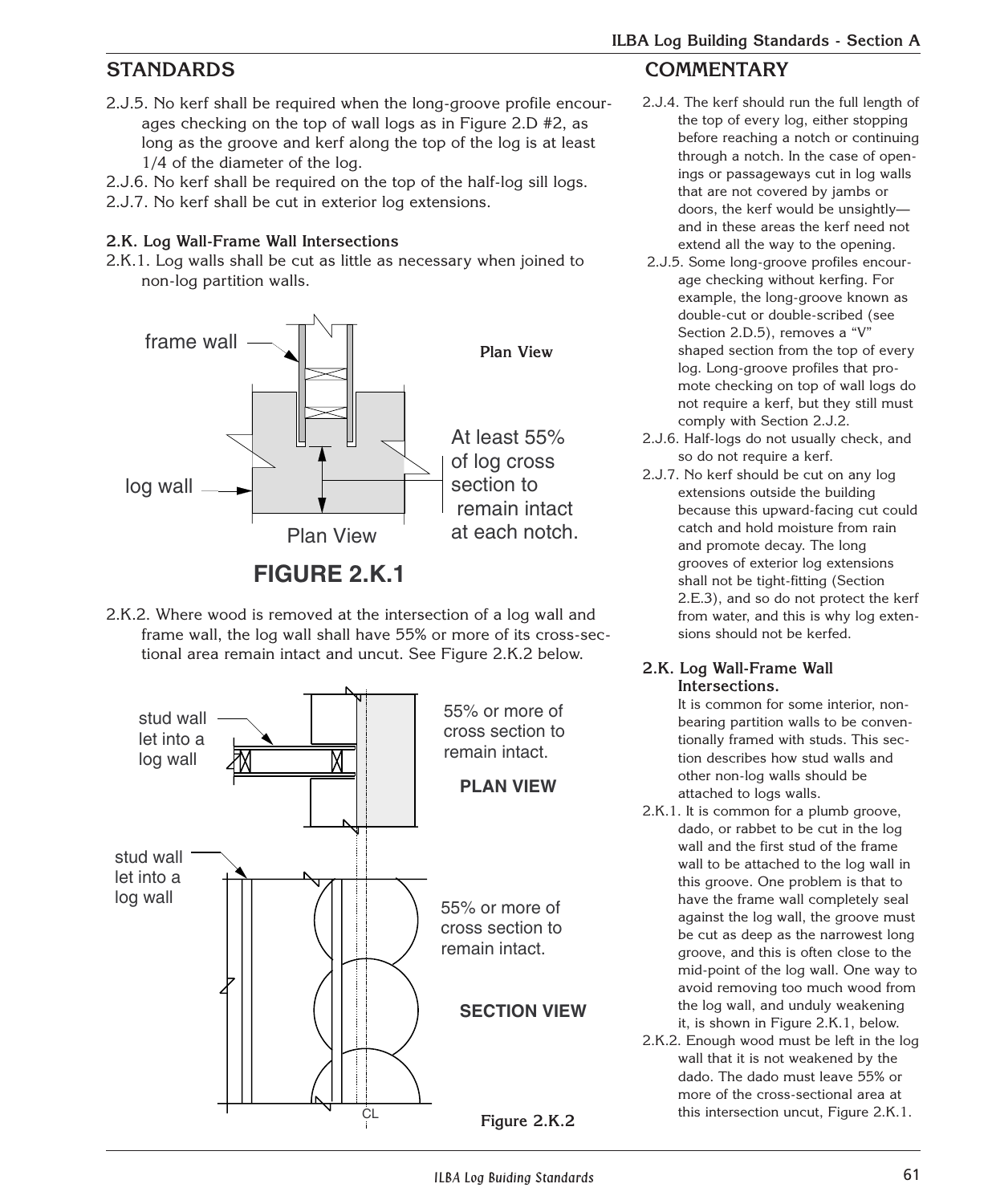2.K.3. Where frame partition walls are notched into opposite sides of a log wall there shall be a minimum of 122 centimeters (4 feet) between the end of one notch and the beginning of the next notch on the opposite side of the log wall, or, if closer than 122 centimeters  $(4$  feet), a minimum of one-third  $(1/3)$  of the wall cross-sectional area shall remain intact and uncut.



- 2.K.4. In no case shall cuts go past the centerline or midpoint of the log wall.
- 2.K.5. Log wall-frame wall intersections must allow for unrestricted settling of the log wall (see also Section 6).

#### **2.L. Height of Log Walls**

Log walls taller than two stories, or 6.1 meters (20 feet) in height, shall require engineering analysis.

### **2.M. Bearing Walls**

Bearing walls shall be designed and constructed to structurally accommodate horizontal and vertical forces which are anticipated to act upon the building.

### **2.N. Preservation of Log Walls**

Where necessary, steps should be taken to restrict the growth of mildew and fungus on logs while the building is under construction.

### **Section 3 NOTCHES**

#### **3.A. Self-Draining and Weather-Restricting Notching**

All forms of interlocking notches and joinery shall be self-draining and shall restrict weather and insect infiltration. Shrink-fit and compression-fit notches are recognized as achieving these goals.

### **3.B. Notching Standards**

3.B.1. Notches shall have a concave profile across the notch not less than 15 millimeters (9/16 of an inch) and not more than 35 millimeters (1 and 3/8 inches).

## **STANDARDS COMMENTARY**

- 2.K.3. Where two frame walls are closer than 122 centimeters (4 feet) to each other, and on opposite sides of a log wall, the cross section of the log wall, after both dados are cut, must have at least one-third of the wall area remain un-cut, Figure 2.K.3 Note, also, that Section 2.K.1 still applies each single cut shall leave 55% or more of the cross sectional area at each intersection un-cut and intact. See Figure 2.K.3.
- 2.K.4. Cutting past the center of a log wall weakens it, and should be avoided.
- 2.K.5. The first stud attached to the log wall must be fastened in such a way as to allow the log wall to shrink and settle. One common method is for lag screws to be attached to the logs through vertical slots cut in the stud, not just round holes. The lag screw and washer should be attached near the top of the slot, and allowed to slide down the slot as the log wall behind shrinks in height.

The frame wall must also allow a second floor, or the first floor ceiling, to lose elevation as the log walls shrink in height. (See Section 6 for more on settling.)

#### **2.L. Tall log walls**

Tall log walls should be evaluated for stability.

#### **2.M. Bearing Walls**

Bearing walls can be exterior or interior log walls. Roof and floor loads are the most common loads to design for, but uplift and lateral loads from winds and seismic activity may have to be considered as well.

#### **2.N. Preservation of Log Walls**

Green logs, in particular, are prone to attack by mold, mildew, and fungus during construction. Dry wood will not decay, and so good roof protection is very effective in prolonging the life of log walls. During construction, and until roof protection is complete, it may be advisable to use sapstain and mold preventative chemicals or processes. Additionally the use of a sealant on all exposed end grain during log storage, construction and after all work is completed will slow the loss of moisture and reduce checking.

### **Section 3 NOTCHES**

#### **3.A. Self-draining**

Self-draining means that notch surfaces slope in a way that restrict water from getting into areas where it can be held, promoting decay. Interlocking means that notches will tend to be stable when exposed to stresses and loads that the corner can reasonably be anticipated to experience. Shrinkfit and compression-fit notches are designed to remain tight fitting as the wall logs shrink in size as they dry. (Note that a round notch which is designed to function as a compression-fit notch also meets this criteria.)

#### **3.B Notching Standards**

3.B.1. When a straight-edge is held across a notch so that it is approximately perpendicular to the long axis of the log and so that the straight edge touches the scribed edges of the notch, then the straight-edge should not touch the inside of the notch at any place. In fact, the gap between the straightedge and the inside of the notch should be between 15 millimeters and 35 millimeters.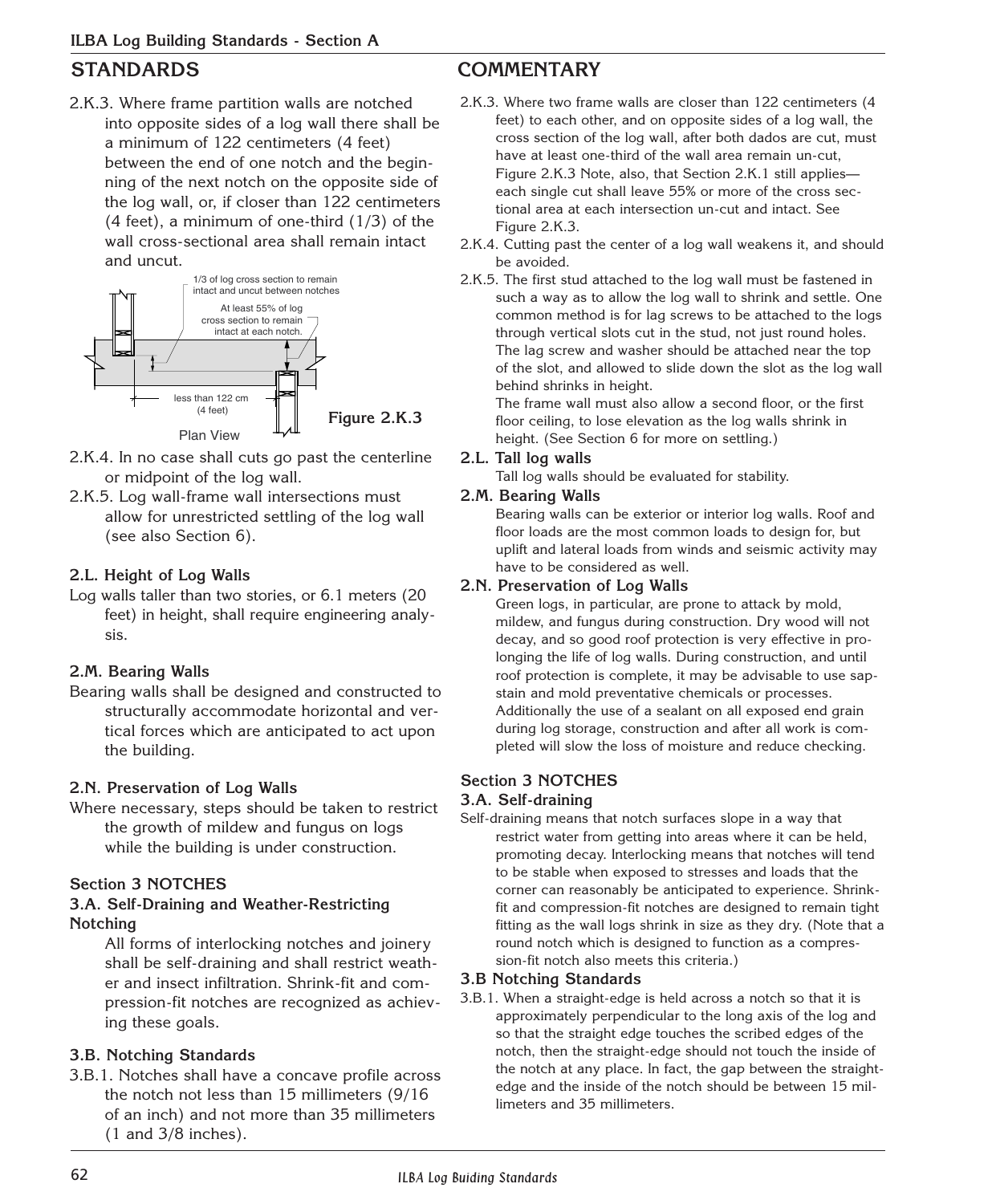- 3.B.2. Notches shall be clean in appearance and have no ragged edges.
- 3.B.3. To maintain tight notches with green logs the following apply:

a. Space shall be left at the top of the notch to allow for compression.

b. Sapwood from the sides of the log should be removed to create a saddle scarf. These saddle scarfs shall be smoothly finished.



- 3.B.4. The amount of log to remain uncut at a notch shall not be less than one-third (1/3) the original diameter of the log, or not less than one-third (1/3) of the original crosssectional area.
- 3.B.5. All forms of dovetail notches are exempt from the requirements of Section 3.B.

#### **3.C. Blind Notches**

A blind-notch shall resist the separation of the two log members it joins, or shall have mechanical fasteners that resist separation.

#### **Section 4 JOISTS AND BEAMS**

- 4.A. Joists and beams, if dimensional material, shall conform to applicable building codes.
- 4.B. Joists and beams, if log or timber, shall conform to the following standards:
- 4.B.1. Shall have straight grain, or shall be righthand spiral grain, with spiral no more than 1:12., and shall be of sound wood. (See Section 2.A.4 for more on spiral grain.)

## **STANDARDS COMMENTARY**

This means that the notch, when in place over the log below, should touch the log below only on its scribed edges, and should touch at no other place. (If it touches on some inside place it causes a "hang up." ) The concave area created by scooping out the notch in this way not only prevents internal hang-ups, but also can be used to place materials that will prevent air infiltration through the notch (gaskets and insulation, for example)—an important consideration in all climates.

- 3.B.2. The scribed edge of notches should be sharp, strong, and cleanly cut. The edges should not crush or permanently deform under the load they support. Ragged wood fibers indicate weak notch edges or a notch cut past the scribe line.
- 3.B.3. There are techniques that help keep notches tight as green logs season and dry. One technique is to remove wood at the top of a notch to allow the notch to compress onto the log below as it dries. The extra wood removed from the top of a notch creates a gap that should be nearly invisible when the corner is assembled, that is, the gap should be covered by the notch of the next log. Figure 3.B.3.

Cutting saddles, or saddle scarfs, is another technique that helps. Saddle scarfs should not be simply chainsawed off, but should be finished to a smoother surface. See Figure 3.B.3.

- 3.B.4. After a notch has been cut there shall be no less than one third of the log's original cross-sectional area or diameter at the notch remaining uncut. Removing more than two-thirds of the log area or diameter by notching weakens a log, sometimes even to the point where the log extensions may break off. Good log selection avoids the problem of notches that remove more than two-thirds the diameter of the log at the notch.
- 3.B.5. Dovetail notches are unlike most other notches, and are not required to follow the standards of Section 3.B.

### **3.C. Blind Notches.**

A blind notch is a log joint in which one log does not cross over or beyond the other log. Because one log does not continue past or over, it can be prone to separating from the log it is joined to. To resist separation the following methods are recommended:

1. A dovetail or half-dovetail on the blind notch to interlock with the intersecting log.

- 2. Hidden dowels that accommodate settling.
- 3. Hidden metal straps, fasteners or bolts to join the intersecting log walls together.

#### **Section 4 JOISTS AND BEAMS**

- 4.A. Dimensional joists and beams (including rafters, purlins, ridges, and the like) shall conform to local applicable building codes, for dimensions, load, a and span.
- 4.B. Log joists and beams, including sawn timber members, shall be sized to adequately support the loads they carry.
- 4.B.1. Studies have shown that left-hand spiral grain logs and timbers are significantly weaker than straight and right-hand grain members, but it is not yet known precisely how much weaker. Therefore, left-hand grain is not allowed for these members unless it can be shown that it is structurally adequate. Straight-grain and right-hand spiral grain up to a slope of 1:12 is allowed.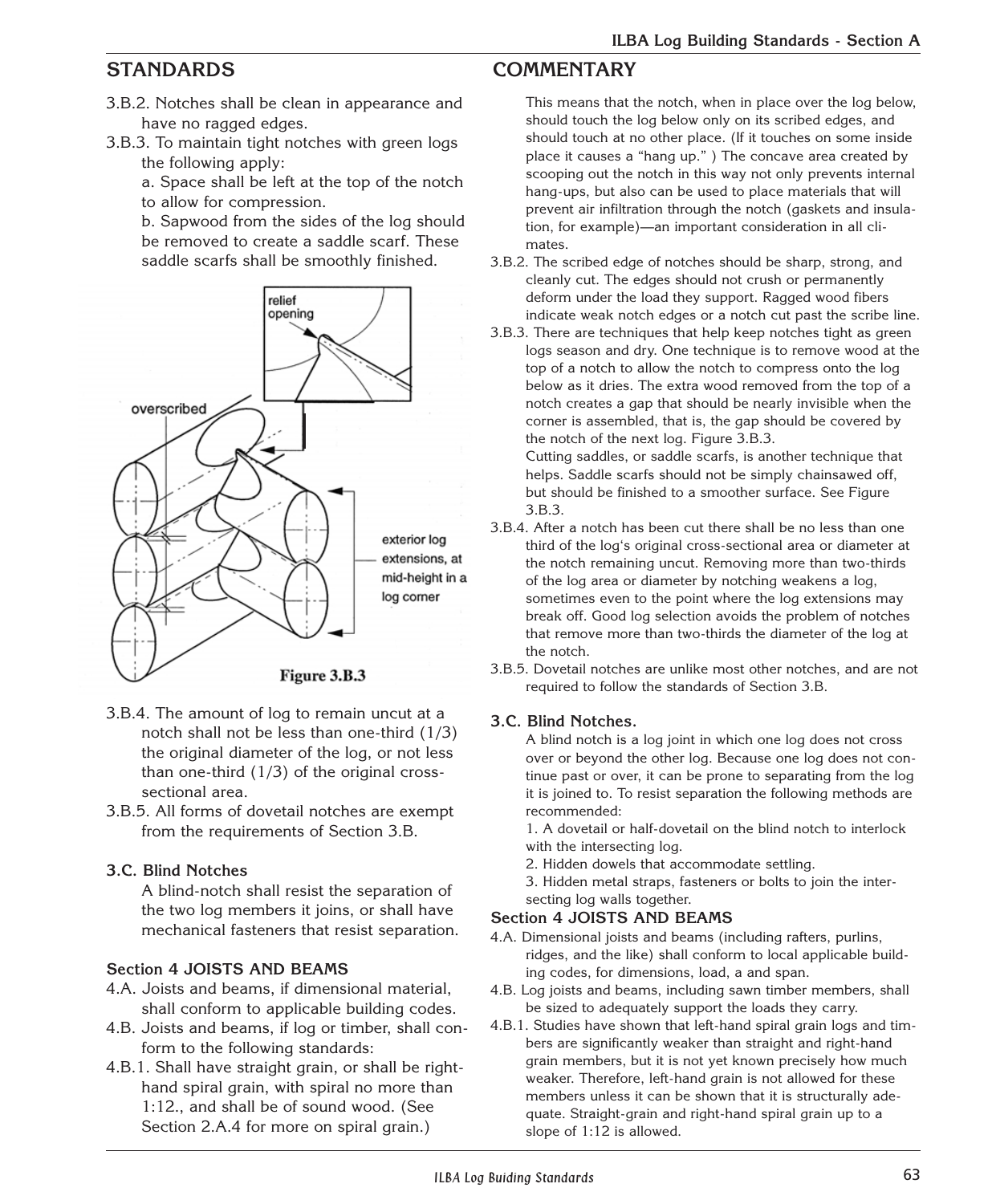- 4.B.2. Shall be designed to resist all loads according to applicable building codes and accepted engineering practice.
- 4.C. Where log or timber beams are notched at an end, on the bottom face, the depth of the notch shall not exceed onefourth (1/4) of the beam depth at the location of the notch, or less, if calculations so indicate.



4.D. Where log or timber joists are supported by a log wall, the wall logs shall be notched to receive the joists in such a way as to prevent failure in the supporting log wall.



- 4.E. The distance, after settling is complete, from the bottom of ceiling joists and beams to the finished floor shall conform to applicable building codes.
- 4.F. Where a beam or joist passes through a wall to support additional floor areas or other loads, the beam or joist shall be notched in such a way that the structural integrity of both the beam and the supporting wall are maintained.





## **STANDARDS COMMENTARY**

- 4.B.2. At all times, log and timber beams and joists must be designed and installed to adequately resist the loads they will experience. Joists and beams with excessive deflection can cause uncomfortable, and in some cases, unsafe, springiness in floors and roofs. Long spans are prone to excessive deflection, and in some cases a deflection limit of 1/360 of the span may not be sufficient. It is prudent to consult with an engineer familiar with wood structures for assistance in the design of complex load carrying systems.
- 4.C. Where joists and beams are notched at their ends (for example, to be supported by a log wall), no more than one-quarter (1/4) of the height of the beam shall be removed from the bottom of the beam. Less than one-quarter (1/4) shall be removed if engineering calculations require. See Figure 4.C.
- 4.D. It is also important to not remove so much wood from a log wall that is supporting a beam or joist such that the log wall itself is unreasonably or unsafely weakened. One example would be a joist above a door or window opening, see Figure 4.D.
- 4.E. Joists and beams (whether log, timber, or dimensional material) that are supported by log walls will get closer to the floor as the logs dry and shrink and the log wall gets shorter in elevation. Many local building codes specify the minimum height from the floor to joists and beams above. The height of joists and beams off the floor must conform to local building codes, if any, after settling is complete. (See Section 6.A for more on calculating settling allowances.)
- 4.F. One common log building design has floor joists cantilever through an exterior log wall to support a balcony or roof load outside the building. It is not uncommon for the stresses which this type of beam must withstand to be at a maximum where the beam passes through the log wall. It is therefore important that all such cantilevered beams not be substantially weakened due to notching at this location. A square notch is one way to help protect the strength of the beam, Figure 4.F. Square notching does remove more wood from the log wall than other notches, and so it is important to ensure that the wall is not weakened past its ability to support the loads placed upon it.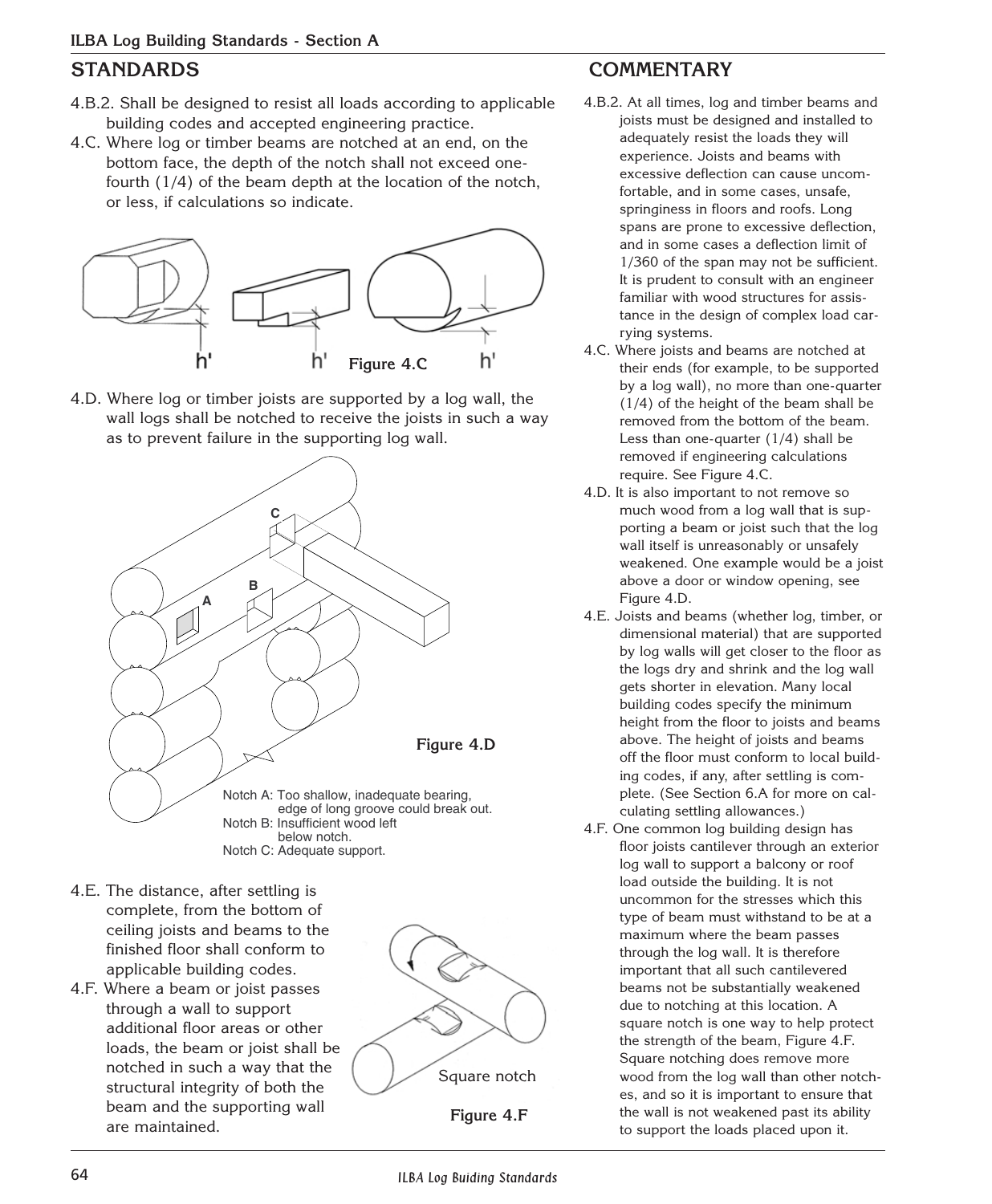- 4.G. Where an interior beam extends through a wall to the exterior it shall be protected from the weather so that its structural integrity is maintained. The intersection of the beam and wall shall be constructed to restrict weather and insect infiltration. See also Sections 7.F and 7.G.
- 4.H. Log joists and beams shall be flattened on top to a minimum of 2.5 centimeters (1 inch) where they support flooring or framing.

## **Section 5 WINDOW AND DOOR OPENINGS**

- 5.A. Settling space shall be provided for all doors and windows placed in walls constructed of horizontal logs.
- 5.B. The settling space for windows and doors shall be covered by a cladding or trim to restrict weather and insect infiltration. In order to not restrict settling and to avoid damage to windows or doors this covering shall not be attached to both the log wall and to the window or door frame until after all settling is completed. A vapor barrier shall be installed within this space, on the heated side of the insulation.
- 5.C. Trim at jambs shall not restrict settling.
- 5.D. Both sides of each opening shall be keyed vertically to withstand lateral loads, and in such a way as to allow unrestricted settling.









## **STANDARDS COMMENTARY**

4.G. Cantilevered log beams that extend outside the building (even if they are only notched through the wall and have relatively short log extensions) need protection against decay. Metal flashings, waterproof membranes and wide roof overhangs are recommended. The top of any deck supported by logs or other structural members must slope so that water will drain in a manner that protects the house from damage. This type of detailing is important because of the susceptibility of unprotected log ends to decay, and the great difficulty and expense in repairing or replacing such logs once degradation occurs.

### **Section 5 WINDOW AND DOOR OPENINGS**

- 5.A. Openings cut in log walls become shorter over time as the logs dry to an in-service condition. The settling space must not have any materials in it that does not allow for the space to become vertically shorter over time. (See also Section 6 for more about shrinkage and settling.)
- 5.B. Settling spaces are typically covered by settling boards, which are pieces of trim that are wide enough to span the settling space. The settling boards can be attached to the log or to the window or door framing, but not to both. Attaching the settling board to both would not allow for the settling space to get smaller over time, and would either cause the logs to hang up, or the windows or doors to deform.
- 5.C. The sides of doors and window trim must allow for logs to settle un-hindered. This means that the jamb trim on the sides of doors and windows cannot be attached to the log wall. Side trim can be attached to the window or door and to bucks, see Section 5. D. below.
- 5.D. Openings in log walls for door and windows need The bucks are usually attached to keys of wood or angle iron that are let into the log ends of openings. Keys are required because they hold the bucks in place and because they laterally stabilize the log wall at openings: they restrict logs from moving horizontally while still allowing logs to move vertically. See Figure 5.D.1. and 5.D.2.
- 5.E. Where a log acts as an exposed exterior window or door sill, it must shed water and slope so that it drains away from the window or door.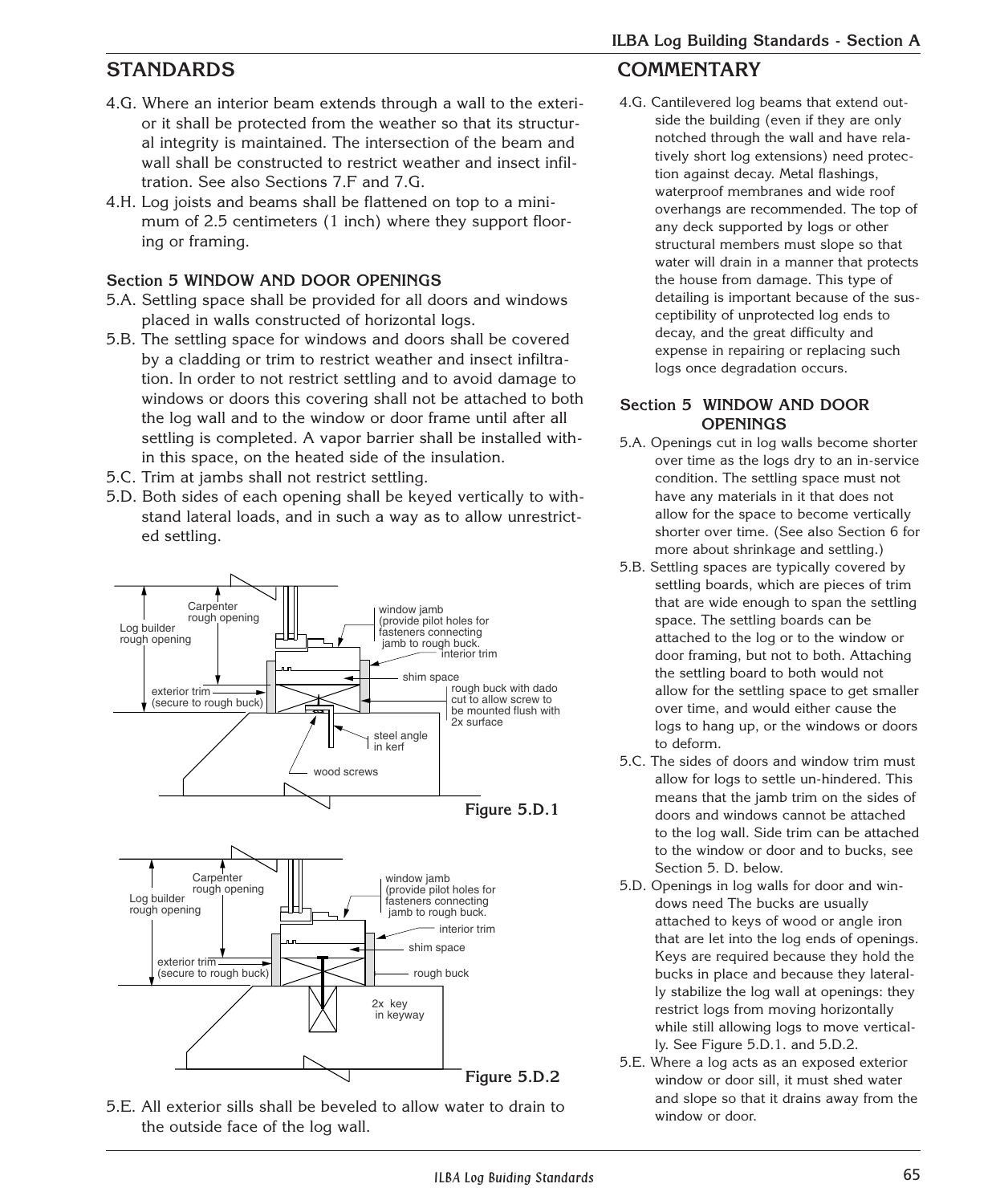- 5.F. The position of openings in walls constructed of horizontal logs shall conform to the following:
- 5.F.1. The distance from the side of window and door openings to the centerline of an intersecting log wall shall be a minimum of 25.4 centimeters (10 inches) plus one half the average wall log diameter.



**Figure 5.F**

5.F.2. Wall sections between openings shall be a minimum of 92 centimeters (36 inches) long, or shall be provided with support in addition to the required keyways (see Section 5.D).

#### **Section 6 SETTLING**

#### **6.A. Settling Allowance**

- 6.A.1. The minimum allowance for settling when using green logs is 6% (3/4 inch per foot of log wall height).
- 6.A.2. The settling allowance for dry logs may be up to 6%, but may be less than this, depending upon the moisture content of the logs.

## **STANDARDS COMMENTARY**

5.F. Window and Door Location

- 5.F.1. It is undesirable to have door and window openings cut too close to intersecting log wall and stub wall notches. The notched log is weakened and may split off if it is too short. (This situation is comparable to log extensions that are required to be a certain minimum length, see Section 2.E.2.) Therefore, window and door openings shall be cut no closer to the centerline of an intersecting log wall or log stub wall than 25.4 centimeters (10 inches) plus half the average wall log diameter, see Figure 5.F.
- 5.F.2. Sections of log shorter than 92 centimeters (36 inches) are prone to split, and are also unstable (since they do not contain a log corner), especially if they support loads such as those of a second floor or roof. Therefore, it is best if the sections of log wall between doors, between windows, and between a door and a window, be longer than 92 centimeters (36 inches). Sections of log wall can be shorter than this minimum if there is sufficient additional support used, but the keys required by Section 5.D do not qualify as additional support, unless they are part of a column and screw jack settling system.

### **Section 6 SETTLING**

- 6.A. Settling is the term that describes the loss of log wall height over time. The principal causes of settling are: 1) shrinkage of log diameter as logs dry to an in-service condition (also known as equilibrium moisture content, or EMC) and 2) compression of wood fibers under the load of the building. A third component is slumping, which occurs if logs check only in the long groove. Slumping is nearly eliminated by kerfing. which is one reason why kerfing is required, see Section 2.J.
- 6.A.1. Green logs (defined in Section 2.A.2 as logs with greater than 19% moisture content) must be allowed to settle 6% (60 millimeters per meter, or 3/4 inch per foot) of wall height. Note that logs cannot be expected to shrink to equilibrium moisture content or completely settle by air-drying alone, but must be expected to complete settling only after a period of up to 5 years as part of a heated building. The time needed to reach equilibrium moisture content depends on a number of variables, including wood species, log diameter, initial moisture content, interior temperature, and humidity and climate. In general, logs do not shrink much in length, and so only the loss of diameter must be considered for settling. With extremely long logs (more than 15 meters (50 feet) long), however, it is advisable to investigate the loss of length as they dry.
- 6.A.2. Dry logs (defined in Section 2.A.2 as logs with moisture content equal to, or less than, 19%) may settle nearly as much as green logs. In part, this is because of the nature of the definitions of dry and green—19% MC is a "dry" log and 20% MC is a "green" log, but these two logs will obviously differ very little in the amount they actually shrink in diameter as they approach EMC.

It must be assumed that log walls made of dry logs will settle. Further, it should be assumed that logs stored outside, not covered by a roof, are not at EMC, and will shrink. The amount of shrinkage depends upon the difference between the actual moisture content of the logs (as determined by a moisture meter, for example) and the final in-service EMC.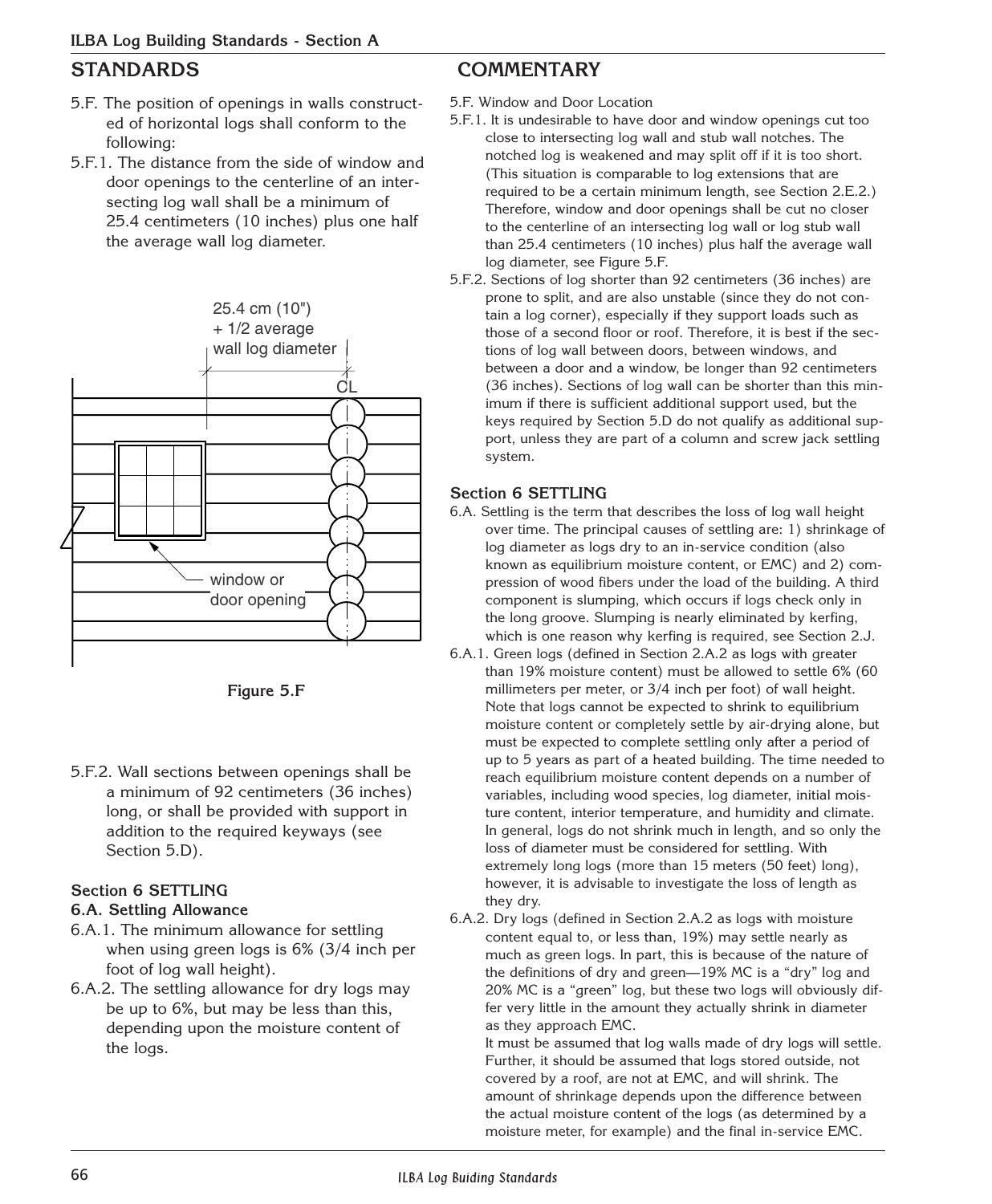- 6.B. Adequate provisions shall be made for settling at all openings, load bearing posts, chimneys, fireplaces, interior frame partition walls, electrical entrance boxes and conduits, plumbing vents and drains, second story water and gas pipes, staircases, downspouts, heating and air conditioning ducts, kitchen cabinets and all other non-settling portions of the building.
- 6.C. The log contractor shall provide information to the general contractor to help guide sub-contractors in the use of techniques applicable to their trade to deal with the unique characteristics of log construction, and specifically how each trade should accommodate for settling.
- 6.D. All caulking and weather-sealing must account for the change in diameter and shape of the logs as they dry.

#### **Section 7 ROOFS AND ROOF SUPPORT SYSTEMS**

- 7.A. If constructed of dimensional material, roofs shall conform to applicable building codes.
- 7.B. If constructed of log or timber, roof systems shall conform to the following standards:
- 7.B.1. Shall be constructed only of straightgrain, or moderately right-hand spiral grain material (see Section 2.A.4 for definitions of spiral grain).
- 7.B.2. Shall be designed to resist loads according to applicable building codes and accepted engineering practice.
- 7.B.3. Where beams are notched at an end, on their bottom face, the depth of the notch shall not exceed one-fourth (1/4) the beam depth at the location of the notch, or less if calculations so indicate.
- 7.C. The distance from the bottom of roof beams to the finished floor must conform to applicable building codes after settling is complete.
- 7.D. Roof overhang shall help protect log walls from the weather associated with the site of the building. Figure 7.D illustrates how to calculate the minimum roof overhang.

## **STANDARDS COMMENTARY**

Settling allowance for dry logs may be reduced from the required 6%, and the amount of the reduction allowed is proportional to the moisture content of the logs. Note, however, that even if the initial moisture content of the logs is equal to EMC, and the logs are not expected to shrink, the logs will still compress somewhat, and there must be a settling allowance for this compression.

- 6.B. Everything that is attached to a log wall must accommodate settling. Also, settling problems must be investigated even between two non-log items. For example, there is settling to accommodate between a second floor framed of 2x10's and a plumbing vent stack. Neither is log, but the floor framing is attached to and supported by log walls and will settle. The plumbing vent stack is anchored to non-settling members in the basement or crawl space and does not settle. Another example is the settling between a roof framed of 2x12's and a chimney. Again, neither is made of logs, but because the roof rafters are supported by log walls, this means that the rafters will get closer to the ground as the log walls settle. Therefore, roof framing must not be attached to a chimney unless special steps are taken to accommodate settling. The list in Section 6.B. is far from exhaustive. Every non-log, non-settling, part of a building must be examined to see if there needs to be an accommodation for settling.
- 6.C. The log builder knows the special techniques involved in completing a log house and should share this knowledge with the general contractor so that the sub-contractors are properly educated about settling and other potential problems.
- 6.D. Where caulks, sealants, gaskets, and the like are used in contact with logs, these joints must be designed to accommodate shrinkage of the logs without having the joint fail. Trim boards that are scribe-fit to logs shall allow for settling.

#### **Section 7 ROOFS AND ROOF SUPPORT SYSTEMS**

- 7.B. Log roof systems include, but are not limited to, log posts and purlins, ridgepoles, log trusses, and log common rafters. In Section 7, "log" also means "timber."
- 7.B.1. Severely spiral-grained logs are significantly weaker in bending strength and shall be avoided. Left-hand spiral grain logs are significantly weaker than right-hand spiral grain of equal angle. (See Section 2.A.4 for more on spiral grain.)
- 7.B.2. All log roof members shall be designed to sufficiently resist all expected loads.
- 7.B.3-4. Notches cut into, and wood removed from a log beam will weaken the beam. One example of this is at the ends of a simply-supported log beam, no more than one-quarter (1/4) of the depth of the beam, and less if calculations so indicate, shall be removed for a notch. (Figure 4.C.) It is best to consult an engineer who is familiar with wood structures for help designing log roof systems, and especially for complex roof systems.
- 7.C. Consider the original height of the beam, the involved settling height and the settling allowance (6% for green logs) to calculate the height of roof beams after settling is complete.
- 7.D. Roofs for log homes shall protect log beams and log walls from degradation caused by the weather. One good way to accomplish this is to use wide roof overhangs. The effectiveness of roof overhangs also depends upon the height of the wall and the height of the roof drip-edge. Figure 7.D shows how the amount of roof overhang shall be calculated .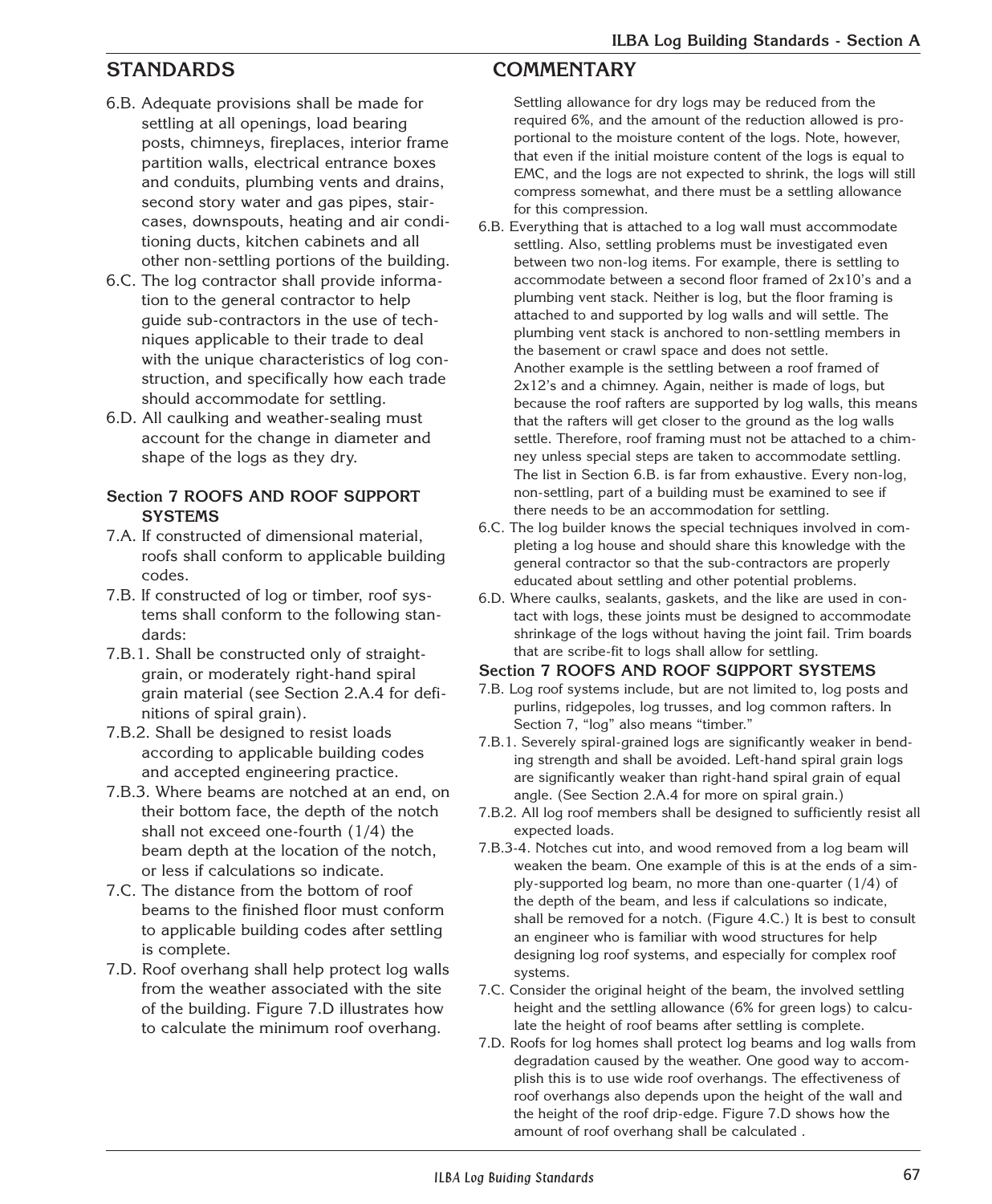

- 7.E. The roof shall protect all roof structural members from the weather associated with the site of the building.
- 7.F. Log roof beams shall be flattened on top to a minimum width of 3.8 centimeters (1-1/2 inches) where they support lumber or finish materials. See Figure 7F.
- 7.G. Where log structural members pass through exterior frame walls they shall be notched slightly to receive interior and exterior wall coverings. Expandable gaskets shall be installed to restrict weather and insect infiltration. Roof members shall be designed to meet structural requirements even after such notching.
- 7.H. Flashing and an expandable gasket shall be used where conventionally framed gable end walls meet a plate log.
- 7.I. Roof structures shall be designed and constructed to resist the uplift loads associated with local wind and seismic events.

## **STANDARDS COMMENTARY**

### **Notes for Figure 7.D.**

The criteria set forth in Figure 7.D is a minimum. This approach to calculating roof overhang is independent of roof pitch and wall height, and relies on a ratio (8:1) to define the relationship between the roof overhang and the logs to be protected. If, for example, the distance that the end of a sill log projects beyond the notch (Point A) is known, then the drip line defined by the roof overhang can be calculated by projecting a line from Point A up and out from the building at the 8 to 1 ratio as illustrated, until this line intersects the bottom of the roof plane (bottom of the rafters), then measure out horizontally here (Point B) to find the minimum roof overhang distance.

Or, if the roof overhang is known, then the maximum projection of log ends beyond the notch can be calculated by reversing the process and beginning at Point B. A reference line is then constructed down and inward toward the building at the 8 to 1 ratio until it intersects the plane of the bottom logs (usually the first floor), then measure out horizontally to Point A to find the maximum allowed length of log extensions. Also check that the log extensions are not shorter than required in Section 2.E.2. Note that the allowed length of log extensions increases as you go higher on the building. That is, log extensions may corbel out at the 8:1 ratio, if desired, though they are not required to do so. At all points around a building, this 8:1 reference line should be used, and no log or log end should project beyond this reference line.

- 7.E. Log roof beams that extend to the outside of a building need protection from the weather. Purlins, ridgepoles, and posts must not extend outside the drip line of the roof unless special steps are taken, for example wrapping the log-end with a durable metal flashing. Preservative chemicals by themselves are insufficient.
- 7.F. It is impractical to attach framing lumber or finish materials to the irregular, waney round of a log. Therefore, round log roof beams shall be flattened to a width of 1-1/2 inches or more where they support other materials.
- 7.G. It is common to extend log roof beams, like purlins and ridgepoles, outside over posts to support roof overhangs. This can be a difficult spot to seal from weather infiltration as the log roof beams shrink in diameter. Gaskets help, as do shallow notches to house the sheathing and inside finished wall materials. Make sure that the roof beams are still sufficiently strong even after notching and removing wood.
- 7.H. The plate log of gable end log walls is flattened on top, often to receive conventional stud framing. It is important that the flat sawn on the plate log does not hold or wick water. A metal flashing is an effective way to directly water away from this intersection.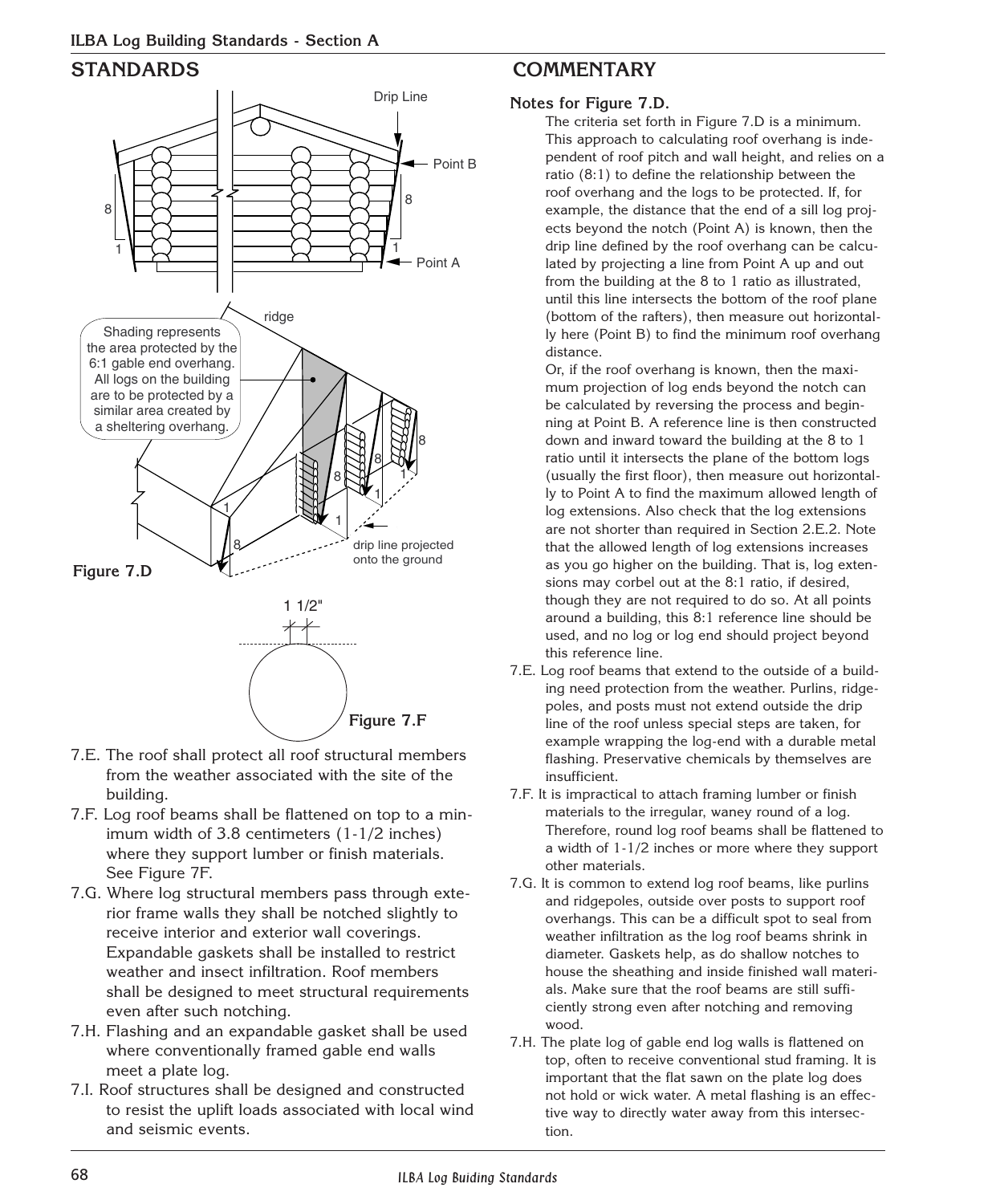7.J. Where roof structures are supported on outriggers, which are in turn supported on log extensions, the extension log carrying the outrigger shall be supported by additional log extensions (a minimum of two extensions below the extension carrying the outrigger) in such a way as to support all loads from the outrigger in a manner other than by cantilever action, unless the log extension carrying the outrigger is designed and constructed as a structural cantilever. (See also Section 2.E.4.)

### **Section 8 ELECTRICAL**

Shall comply with applicable codes, with accommodations where necessary for pre-wiring and wall settling allowance. (See also Section 6.B.)





#### **Section 9 PLUMBING**

- 9.A. Shall comply with applicable codes, with settling considerations. See also Section 6.
- 9.B. A plumbing pipe shall travel through a log wall only perpendicular to the long axis of the logs, and shall be level or nearly level.

## **STANDARDS COMMENTARY**

7.J. Log outriggers are roof plates outside of, and parallel to, log eave walls. Do not use just one log extension (log flyway) to support the outrigger unless it can be shown that one extension is sufficiently stiff and strong. In any case, no matter how the outrigger is supported, its means of support must be sufficient. (See Section 2.E for more on log extensions.)

#### **Section 8 ELECTRICAL**

Common practice is to pre-drill vertical holes in the log wall, from long groove to long groove, so that the holes are completely hidden from view and no electrical wiring is exposed inside or out. (A diameter of 32 mm or 1-1/4" is often used as a minimum.) Do not use conduit in a log wall. Do not attach conduit to a log wall without allowing for settling.

Outlets and switch boxes are usually mortised into a log so that the cover plate is even with the surface of the log, or, more commonly, flush with a portion of the log that has been flattened for this purpose, see Figure 8.

### **Section 9 PLUMBING**

- 9.A. Investigate carefully the need for settling allowances in all plumbing for log homes. It is usually preferable to run plumbing in frame walls vertically without horizontal offsets, though offsets are possible, if settling considerations are carefully made. Supply pipes to a second floor can allow for settling by incorporating a loop that opens as the second floor loses elevation. Waste and vent pipes can have a slip joint. See Figure 9..A, 9.B, 9.C, 9.D.
- 9.B. It is usually not advisable to run plumbing waste, vent or supply pipes through or within log walls. If they must, however, pipes can run perpendicular and level through a log wall. A pipe that runs vertically up through a log wall, or a pipe that runs horizontally within a log wall (for example, lying in a long groove) can never again be serviced without cutting the log wall apart—a drastic event that is difficult to repair. Because supply lines are known to age, fill with scale and sometimes to leak and because the venting of sewer gases is a matter of health and safety it is best to not locate plumbing in log walls.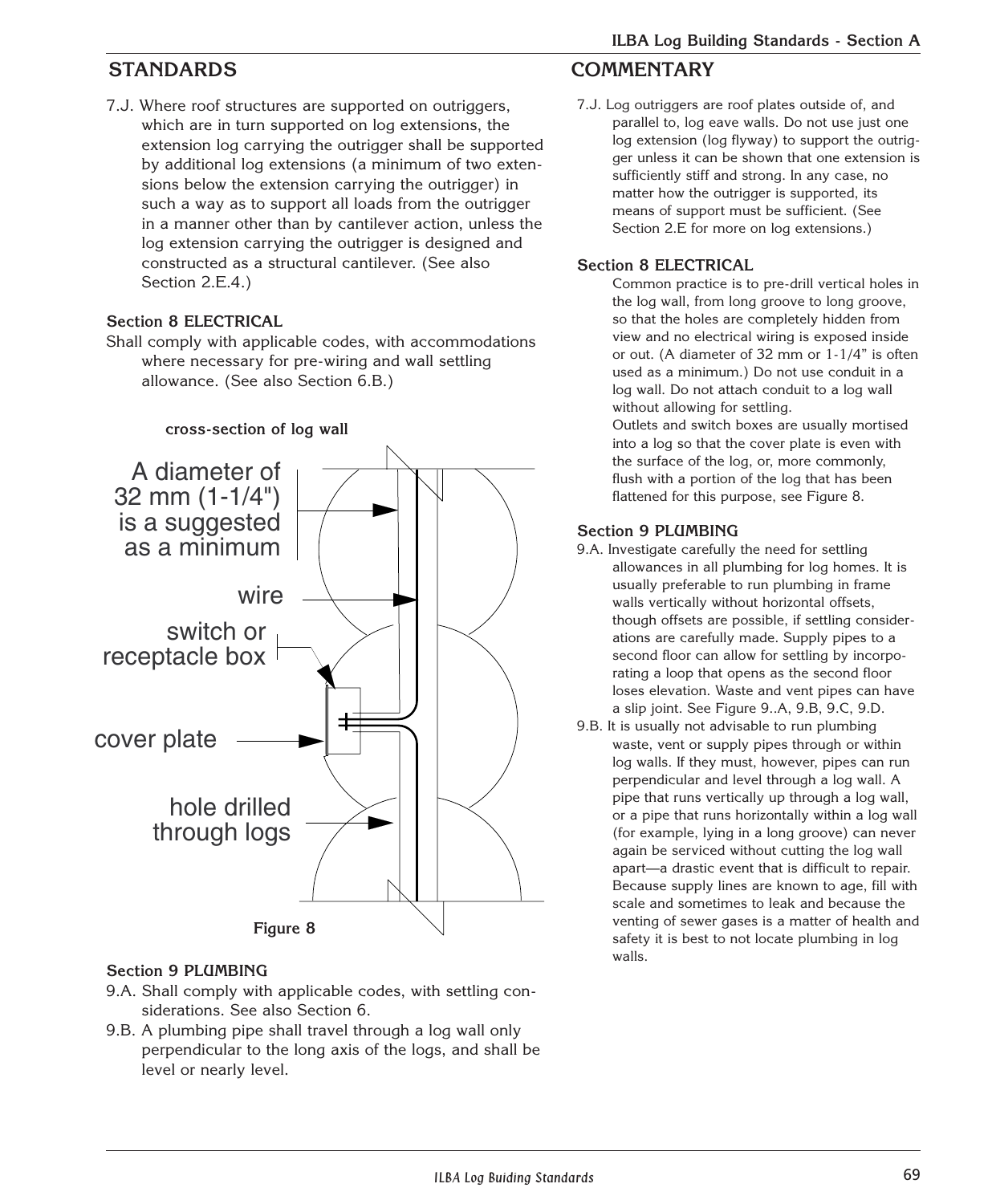

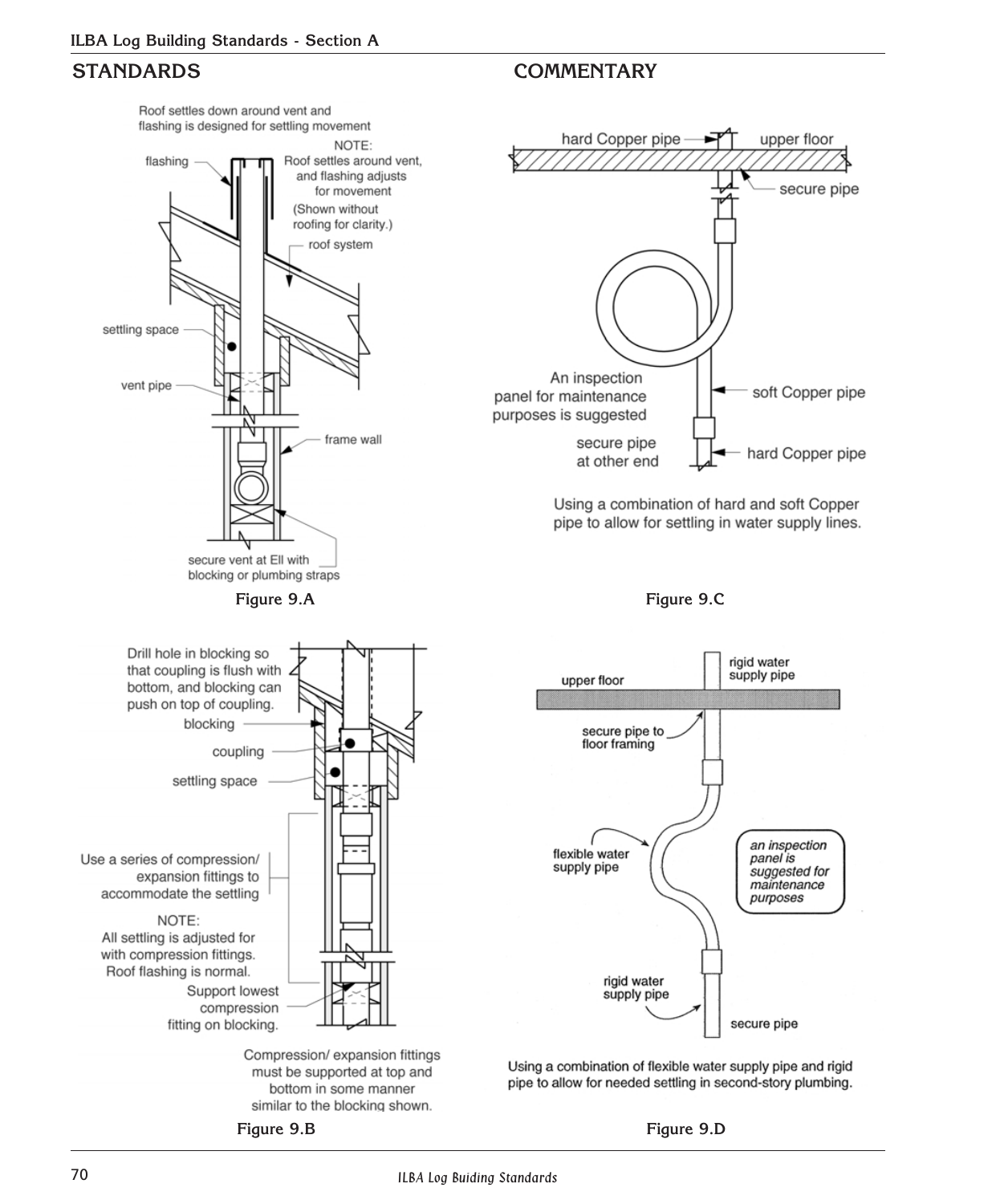### **Section 10 FIREPLACES AND CHIMNEYS**

- 10.A. Shall conform to applicable codes.
- 10.B. No combustible materials, including log walls, shall be closer than 2 inches to a masonry chimney.
- 10.C. Flashing to conform to applicable codes, and to accommodate settling (Figure 10). See also Section 6.
- 10.D. No portion of the building shall come into contact with a masonry column unless the assembly is specifically designed to accommodate structural and settling considerations.



## **STANDARDS COMMENTARY**

### **Section 10 FIREPLACES AND CHIMNEYS**

10.C. The flashings used where a chimney goes through the roof must accommodate settling and protect against water and weather penetration at all times, including after the building has fully settled. The roof, when supported by log walls, will lose elevation while the chimney will remain the same height. This effect requires that chimneys be flashed and counterflashed (see Figure 10). Further, the flashing must be tall enough, and must have sufficient overlap when the logs are green, so that even after all settling is complete the counterflashing still overlaps the flashing at least 5.1 centimeters (2 inches), or more if local building codes require or the situation dictates.

Note: Because very tall areas of flashing can be exposed (30 centimeters (12 inches) high is not uncommon), it is recommended that flashing material be thicker than normal to protect the flashing from degradation. Remember that the flashing and counterflashing cannot be attached to each other in any way (solder, rivets, or etc.) because they must freely slide vertically past each other to allow settling.

10.D. This refers especially to a common practice in stick-frame buildings—supporting roof or floor beams on the masonry column of the chimney. This must not be done in a log home unless special measures are taken to allow for settling.

> It is desirable to position masonry columns during the design process so that they avoid areas in floors and roofs that require structural members. For example, position the chimney so that it avoids the ridgepole and purlins.

Inquiries, comments, suggestions, and additional recommendations are welcome. email: info@logassociation.org Toll Free: 1-800-532-2900

<sup>c</sup> ILBA, 2000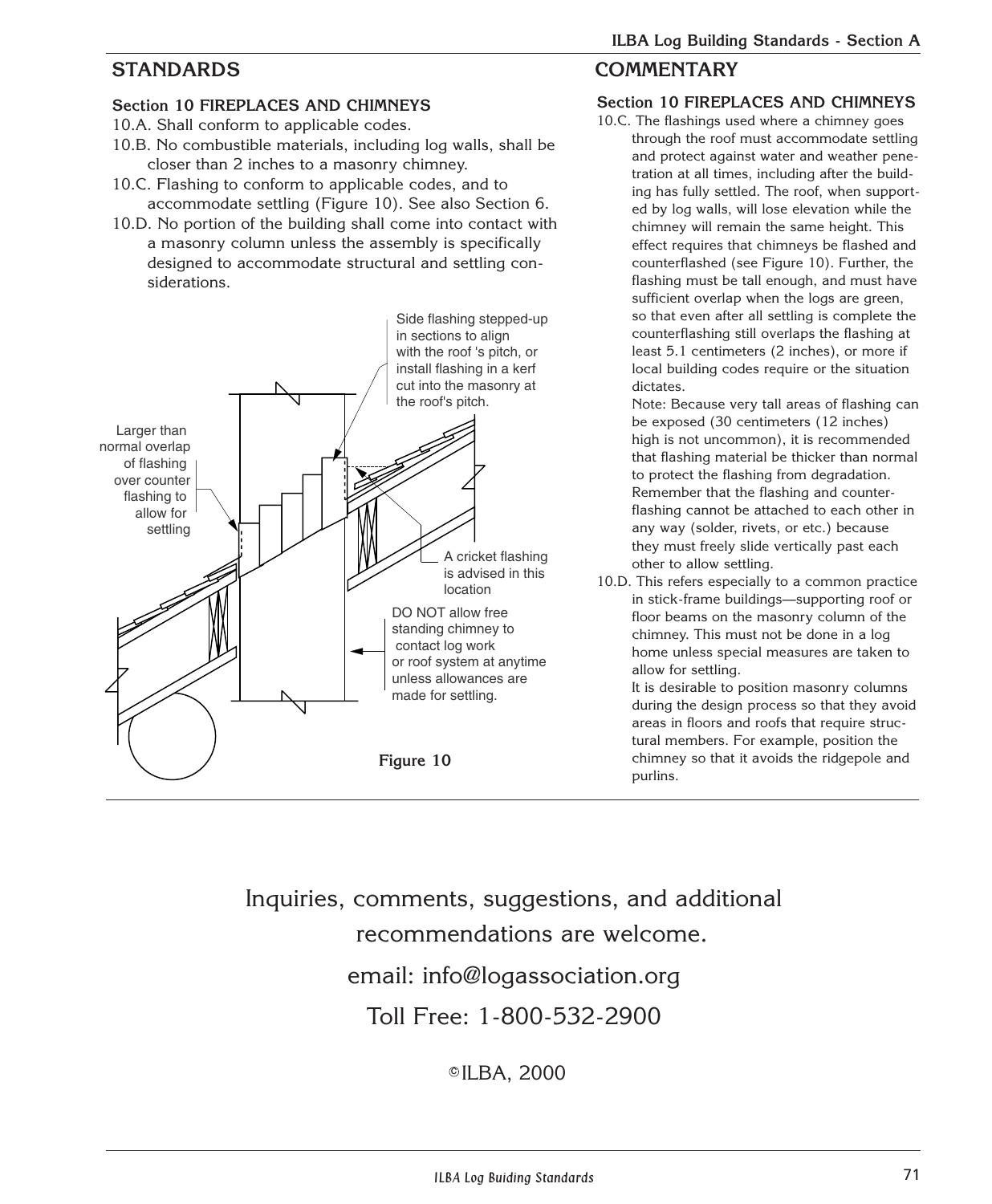## **Section B: 2000 LOG BUILDING CHINKING STANDARDS**

- 2.A.2. Green or dry logs may be used for construction.
- 2.B. Log walls shall be constructed of logs laid in horizontal courses with a chink gap between logs and with interlocking notches at the corners.

#### **2.D. Chink Gap**

- 2.D.1. Logs in walls shall have a continuous chink gap along the length of each log (except where interrupted by required structural blocking).
- 2.D.3. Minimum length of chink joint shall be 4".
- 2.D.7. Blocking of not less than 3 1/2" wide x 4" deep in shall be installed in the chink gap. Blocking height will vary. The blocking shall be placed at each side of door or window openings and at intervals determined by local codes and conditions. Blocking shall be installed so that flats are level in both directions and centered on the chink gap. Log walls with openings cut for doors, windows and passageways require blocking at each side of the opening to support log ends. These opening may require structural analysis.
- 2.D.8. Log wall pinning is necessary to resist applicable wind and seismic loads.
- 2.D.9. Synthetic chinking material shall be applied in chink gaps in such a manner as to resist water, air and insect infiltration. At all times, the chinking shall conceal and protect through-bolts, pins, dowels, kerfs, electrical holes, blocking, and the like. All chinking shall be repaired upon visible evidence of cracking or pulling away from logs. Synthetic chinking shall be installed according to joint designs that will favor "cohesive" failure of the chinking (rather than "adhesive" failure) if unavoidably extreme movement should occur in a joint.
- 2.E.5. At load bearing extensions or where blocking or pins are visible, chinking must be applied.
- 2.G.3. The notch and chinking shall at all times completely hide a splice and its fasteners and help protect splices against weather and insect infiltration.

## **STANDARDS COMMENTARY**

- 2.A.2. Same as full scribe. For purposes of chinking application, check with manufacturer as to proper moisture content of logs at the time of chinking application.
- 2.B. See chink gap section 2.D. for more details.

#### **Chink Gap**

- 2.D. The chink gap is a continuous air space separating logs between interlocking corners and/or window and door openings; it should be interrupted only by required structural blocking.
- 2.D.1. Chink gaps will be continuous without "holdups" at any point along the length.
- 2.D.3. The width of chinking from inside face to outside face will vary depending upon chink gap size and log diameter. 8" is the minimum log diameter.
- 2.D.7. Blocking supports the log walls at the span and at door and window openings. The flats, being level in both directions and centered on the chink gap, prevent blocking from rolling in the chink gap. An engineering analysis is recommended to determine distance between blocking. Additional blocking may be required at load bearing points. If blocking supports the log end at an opening, it must be installed so as not to hinder settling, buck installation and chink installation. The blocking should fall in a vertical column. In addition, pinning will provide stability Examples of blocking: 1"x4" or 2"x4" kiln dried lumber, 4" long
	- 3 1/2" x4" plywood 1/8" and thicker 3 1/2" x4"x1/8" masonite

See diagrams 2.D.1. and 2.D.2.

2.D.8. The amount and kind of wall pinning depends upon local conditions and codes. In areas of extreme wind and seismic load conditions, continuous through bolting the full height of the logs can be an effective technique.

Examples of wall pinning:

Wood dowels, smooth shaft steel pins, through-bolts, lag screws, steel bar or log stub walls.

- 2.D.9. Synthetic chinking should always be installed according to manufacturer's specifications. Moisture content of the logs should be checked. Some manufacturers recommend a 20% or less moisture content. For traditional or local chink mixtures, check local building or energy codes to see if they are acceptable. Cohesion failure of the chinking is preferred because it is easier, faster and much less expensive to repair.
- 2.E.5. All extensions between heated and unheated space shall be chinked to cover blocking and pins. Others areas are optional.
- 2.F.1. Same as full scribe standards.
- 2.G.3. Same as full scribe standard.

<sup>30#</sup> felt